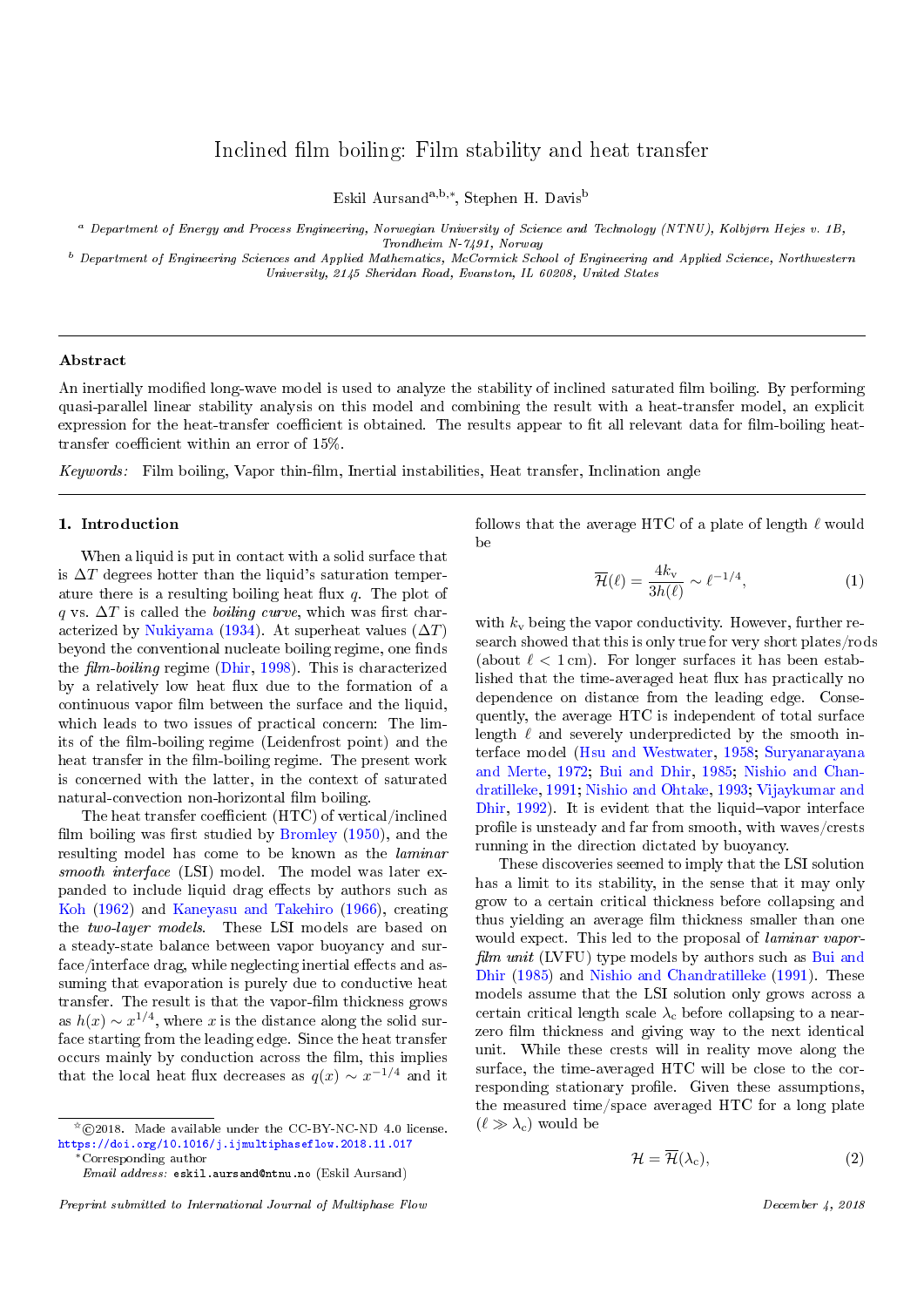with  $\overline{\mathcal{H}}$  given by the LSI solution Eq. [\(1\)](#page-0-0). Since  $\lambda_c$  is not dependent on the total plate length, this would explain the apparent non-dependence on  $\ell$  in the case of long plates. Thus, in the context of the LVFU model the main challenge is to determine the length scale  $\lambda_c$ , which is essentially an issue of hydrodynamic stability. There have typically been two approaches to determining  $\lambda_c$  in the literature:

- Semi-empirical models: Derive the model based on LSI-type solutions with the critical Reynolds number as an empirical parameter, and fit it to a series of experiments. Make further predictions by assuming that the critical Reynolds number is constant under different conditions (e.g. [Kim and Suh](#page-14-6)  $(2013)$ ).
- Hybrid models: Apply classical potential-flow stability analysis to investigate the stability of the interface implied by the LSI solution (e.g. [Bui and](#page-14-5) [Dhir](#page-14-5) [\(1985\)](#page-14-5); [Nishio and Chandratilleke](#page-15-2) [\(1991\)](#page-15-2); [Kolev](#page-14-7) [\(1998\)](#page-14-7); [Aursand](#page-14-8) [\(2018\)](#page-14-8)). Such an analysis generally includes a mixture of Kelvin-Helmholtz and Rayleigh-Taylor effects, depending on plate inclination.

Both of these methods have some issues: The former uses empirical fitting and thus does not provide any insight into why the vapor-film breaks down at a certain Reynolds number. The latter combines potential-flow (irrotational) analysis with a base state from the lubrication approximation that is far from irrotational. Despite this, both methods demonstrate clearly that inertial (Reynolds-number dependent) instabilities are central to the problem. The present work suggests a third method which is able to predict the dominant instabilities of inclined film-boiling based on a set of partial differential equations related to the long-wave approximation methods for thin-film flow. In this way, both the base state and the stability analysis stem from the same formalism, and this avoids the inconsistent addition of potential-flow theory.

The use of long-wave approximation methods to describe the transient dynamics of thin liquid films has a long history, as reviewed by [Oron et al.](#page-15-5) [\(1997\)](#page-15-5), [Myers](#page-14-9) [\(1998\)](#page-14-9) and [Craster and Matar](#page-14-10) [\(2009\)](#page-14-10). Similar use for thin vapor films is somewhat less developed, but the method has been applied to horizontal film boiling by authors such as [Panzarella et al.](#page-15-6) [\(2000\)](#page-15-6) and [Aursand et al.](#page-14-11) [\(2018\)](#page-14-11).

The long-wave (lubrication) approximation relies on a film aspect-ratio  $\epsilon$ , which is essentially the ratio between film thickness and disturbance wavelength. Terms of order  $\mathcal{O}\left(\epsilon^2\right)$  and  $\mathcal{O}\left(\epsilon \text{Re}\right)$  are then neglected, which vastly simplifies the Navier-Stokes equation. Simple integration of the continuity equation across the film then allows for the derivation of a highly-nonlinear equation for the film thickness. Crucially, this method does not merely require that  $\epsilon$  is small but also that the Reynolds number (Re) is small enough. This is easily valid for horizontal film boiling, but as shown in [Aursand](#page-14-8) [\(2018\)](#page-14-8), applying this method to vertical film boiling fails to predict the all-important inertial instability. This is because the strong buoyancy greatly

increases the Reynolds number in the vapor film, and the  $\epsilon$ Re-terms are no longer negligible.

In Sec. [2](#page-1-0) the standard long-wave method is extended by only neglecting terms  $\mathcal{O}(\epsilon^2)$  while retaining the inertial terms  $\mathcal{O}(\epsilon \text{Re})$ . The resulting governing equations and boundary conditions are similar to the ones formulated in [Burelbach et al.](#page-14-12) [\(1988\)](#page-14-12) and [Joo et al.](#page-14-13) [\(1991\)](#page-14-13) for horizontal/falling liquid films and more recently in [Aur](#page-14-11)[sand et al.](#page-14-11)  $(2018)$  for horizontal vapor films, except there are additional  $\mathcal{O}(\epsilon \text{Re})$  inertial terms. These additional terms signicantly complicate the momentum equation, and the problem may no longer be reduced to a single equation for the film thickness. Following the Karman-Pohlhausen type integral boundary-layer methods of [Alek](#page-14-14)[seenko et al.](#page-14-14) [\(1985\)](#page-14-14) and [Prokopiou et al.](#page-15-7) [\(1991\)](#page-15-7), the momentum equation is integrated across the film while assuming a parabolic velocity profile. As discussed in the reviews [Oron et al.](#page-15-5) [\(1997,](#page-15-5) Sec 6B) and [Chang](#page-14-15) [\(1994\)](#page-14-15), this inevitably leads to a complicated system of coupled partial differential equations (PDE) in two variables: The film thickness and the vapor flow rate.

In Sec. [3](#page-6-0) quasi-parallel linear stability analysis is applied to the model in order to find a complex dispersion relation for harmonic disturbances. This allows the determination of a stability condition for given case-parameters and film thickness. Specifically it allows the determination of the critical Reynolds number for the onset of inertial instabilities and the wavelength of the resulting waves. Predicting the critical Reynolds number within the long-wave formalism is one of the significant novelties of the present work, as it previously has had to be empirically estimated in works such as [Kim and Suh](#page-14-6) [\(2013\)](#page-14-6). In Sec. [4](#page-10-0) the estimated disturbance wavelength  $\lambda_c$  is combined with the LVFU heat-transfer model in Eq. [\(2\)](#page-0-1) to make a prediction for the long-plate heat-transfer coefficient. This prediction is subsequently compared with experimental data in Sec. [5.](#page-10-1) Finally, the validity and implications of the findings herein are discussed in Sec. [6,](#page-12-0) before the conclusions are summarized in Sec. [7.](#page-14-16)

# <span id="page-1-0"></span>2. Model

#### 2.1. Problem description

The physical problem to be considered is that of inclined planar saturated film-boiling, as illustrated in Fig.  $1$ . The problem involves a large heated solid surface submerged in a liquid at an angle  $\alpha$ . A local coordinate system  $(x, z)$  is aligned with the solid surface, and the liquid-vapor interface is located at  $z = h(x, t)$ , with t being time. The goal is to predict the dynamics of the filmthickness function  $h(x, t)$ , and under what conditions the time-independent solutions are stable.

A case is defined by the (assumed constant) fluid properties, the plate angle  $\alpha$  and the characteristic temperature difference  $\Delta T = T_{\rm w} - T_{\rm s}$ , where  $T_{\rm w}$  is a given solid surface temperature and  $T_s$  is the fluid's saturation temperature.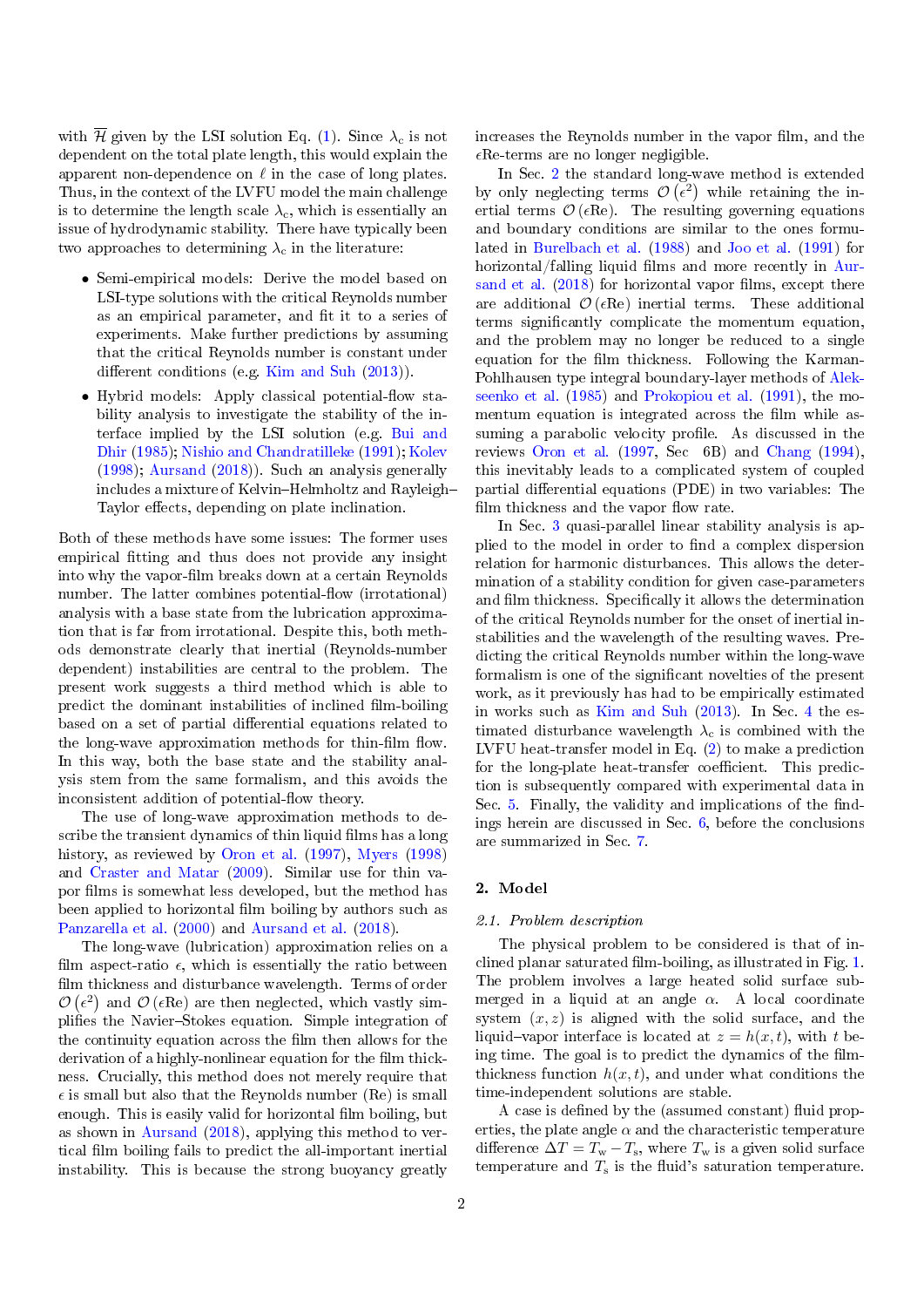The liquid bulk  $(z \gg h)$  is assumed to be held at the liquid's saturation temperature  $T_s$ .

<span id="page-2-0"></span>

Figure 1: Illustration of the planar film-boiling problem. A wall at angle  $\alpha$  supplies heat to a boiling liquid, which feeds vapor into the vapor film between. Buoyancy then drives vapor flow along the wall. The goal is to predict the dynamics of the film thickness function  $h(x, t)$ .

#### 2.2. Long-wave approximation with inertia

#### <span id="page-2-7"></span>2.2.1. Governing equations and boundary conditions

The derivation and non-dimensionalization of the governing equations is covered in [Appendix A,](#page-15-8) and only the core principles behind the derivation will be summarized below. The derivation is a generalization of the one in [Aur](#page-14-11)[sand et al.](#page-14-11) [\(2018\)](#page-14-11) for non-horizontal configurations, which in turn was inspired by the work of [Burelbach et al.](#page-14-12) [\(1988\)](#page-14-12) for evaporating liquid films. The dimensionless variables describing the system are summarized in Table [1.](#page-3-0)

The expansion parameter in the long-wave approximation is the aspect-ratio of the disturbances,

$$
\epsilon = \frac{h_0}{x_0} \ll 1,\tag{3}
$$

where  $h_0$  is the typical film thickness and  $x_0 = \lambda/(2\pi)$ is the longitudinal scale given from the disturbance wavelength  $\lambda$ . According to the long-wave approach,  $x_0$  is used as the scale for x, and  $h_0$  is used as the scale for z and h. The velocity scale is set to

$$
u_0 = \frac{gh_0^2 \Delta \rho}{12\mu_v},\tag{4}
$$

as explained in [Appendix B.](#page-16-0) The tangential velocity  $u$  is scaled with  $u_0$ . Continuity then implies that the normal velocity w should be scaled by  $w_0 = \epsilon u_0$ . With this choice of  $u_0$  the relevant dimensionless parameters more generally defined in Appendix  $A.3$  may be written as

<span id="page-2-5"></span>
$$
\text{Re} = \frac{\rho_{\rm v} \Delta \rho g h_0^3}{12 \mu_{\rm v}^2} \qquad \text{(Reynolds number)},
$$
\n
$$
E = \frac{12 \mu_{\rm v} k_{\rm v} \Delta T}{\rho_{\rm v} \Delta \rho g \hat{L} h_0^3} \qquad \text{(Evaporation number)},
$$
\n
$$
\text{Ca} = \frac{\Delta \rho g h_0^2}{12 \sigma_0} \qquad \text{(Capillary number)},
$$
\n
$$
K = \frac{\tilde{K} k_{\rm v}}{h_0 \hat{L}} \qquad \text{(Disequilibrium number)},
$$
\n
$$
M = \frac{12 \gamma \Delta T}{\Delta \rho g h_0^2} \qquad \text{(Marangoni number)},
$$
\n
$$
S = \frac{k_{\rm v} \Delta T}{\mu_{\rm v} \hat{L}} \qquad \text{(Vapor-thrust number)},
$$
\n
$$
\text{Pr} = \frac{\mu_{\rm v} c_{\rm p, v}}{k_{\rm v}} \qquad \text{(Vapor Prandtl number)},
$$
\n
$$
\Psi = \mu_{\rm v}/\mu_{\rm l} \qquad \text{(Viscosity ratio)},
$$
\n
$$
G_{\rm v} = \frac{12 \rho_{\rm v}}{\Delta \rho} \qquad \text{(Uapor gravity number)},
$$
\n
$$
G_{\rm l} = \frac{12 \rho_{\rm l}}{\Delta \rho} \qquad \text{(Liquid gravity number)},
$$
\n
$$
G = G_{\rm l} - G_{\rm v} = 12 \qquad \text{(Gravity number)}.
$$

Here,  $\rho_{\rm v}$  is the vapor density,  $\rho_{\rm l}$  is the liquid density,  $\Delta \rho = \rho_{\rm l} - \rho_{\rm v}$ , g is the gravitational acceleration,  $\mu_{\rm v}$  is the vapor viscosity,  $\mu_1$  is the liquid viscosity,  $c_{p,v}$  is the vapor heat capacity,  $k_v$  is the vapor thermal conductivity,  $\hat{L}$  is the effective latent heat of vaporization,  $\hat{K}$  is a constant from the kinetic theory evaporation model,  $\sigma_0$  is the surface tension at saturation, and  $\gamma$  is the temperature sensitivity of surface tension. The effective latent-heat is used to account for the *sensible-heat effect*. It modifies the conventional latent heat  $(L)$  according to  $\bar{L} = L + c_{p,v} \Delta T/2$ , as used in [Bui and Dhir](#page-14-5) [\(1985\)](#page-14-5). This only has a signicant effect for large superheats  $(\Delta T > T_s)$ .

Given these dimensionless numbers and the scaling described in [Appendix A,](#page-15-8) the governing equations may be written as

<span id="page-2-4"></span><span id="page-2-3"></span><span id="page-2-2"></span><span id="page-2-1"></span>
$$
U_X + W_Z = 0,\t\t(6)
$$

$$
\epsilon \text{Re}(U_\tau + UU_X + WU_Z) = -(P + \Phi)_X + U_{ZZ}, \quad (7)
$$

$$
(P + \Phi)_Z = 0,\t\t(8)
$$

$$
\epsilon \operatorname{Re} \operatorname{Pr} (\theta_{\tau} + U\theta_X + W\theta_Z) = \theta_{ZZ},\tag{9}
$$

<span id="page-2-6"></span>where Eq.  $(6)$  is the continuity equation, Eqs.  $(7)$  and  $(8)$ are the momentum equations, and Eq. [\(9\)](#page-2-4) is the energy equation. Note that a subscript of either X, Z or  $\tau$  implies differentiation with respect to that variable. The bodyforce potential is given by

$$
\Phi = \Phi_0 + G_{\rm v} \left( aX + \epsilon bZ \right),\tag{10}
$$

where we, as opposed to the more general formulation in [Appendix A.1,](#page-15-9) have neglected the van der Waals interaction term. Here, the parameters  $a$  and  $b$  are simply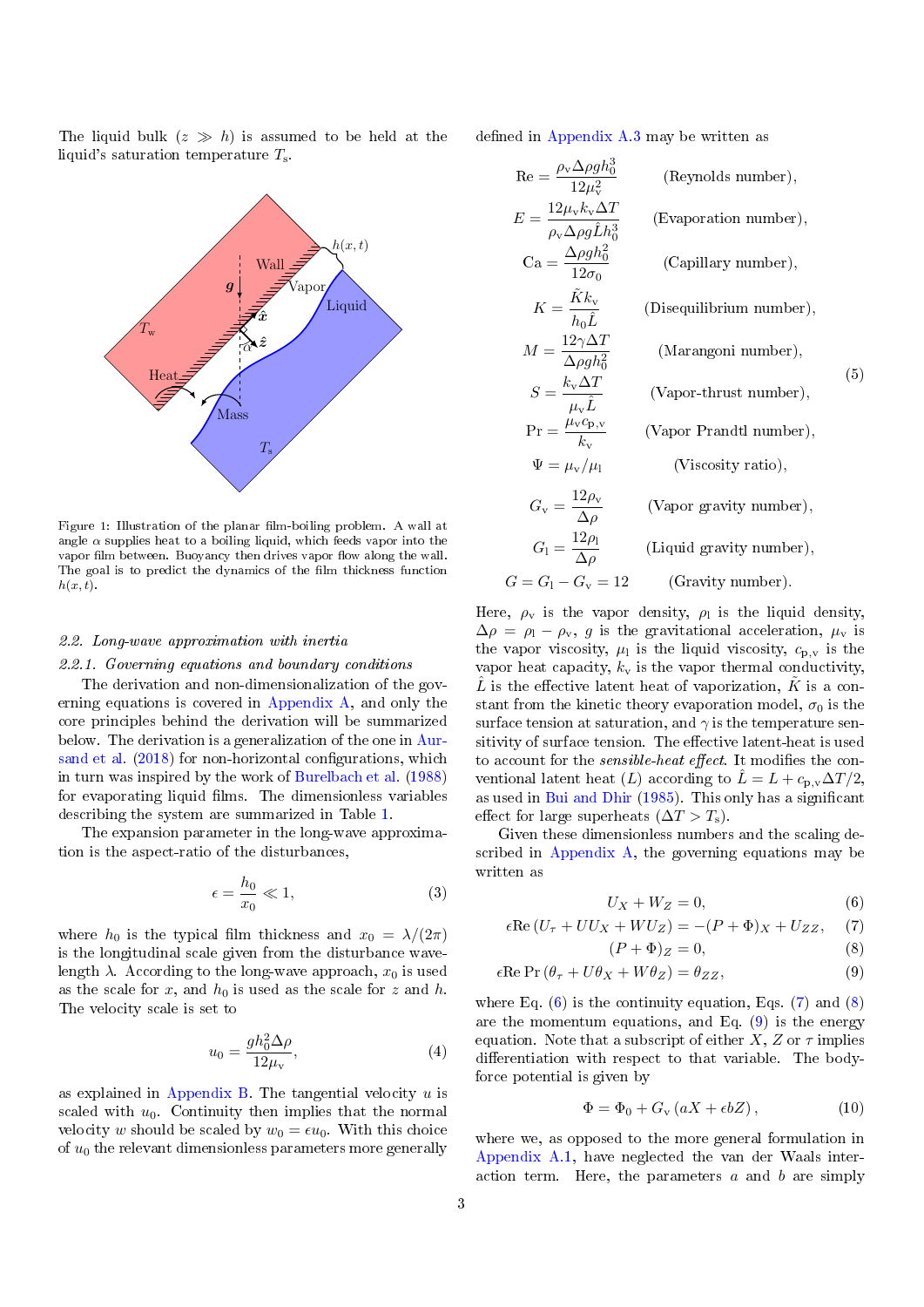| Variable             | Description               | Scaling                             |                                  |
|----------------------|---------------------------|-------------------------------------|----------------------------------|
| $\boldsymbol{X}$     | Parallel coordinate       | $X = x/x_0$                         |                                  |
| Z                    | Perpendicular coordinate  | $Z=z/h_0$                           |                                  |
| $\tau$               | Time                      | $\tau = t/t_0$                      | $t_0 = x_0/u_0$                  |
| $H(X,\tau)$          | Film thickness            | $H = h/h_0$                         |                                  |
| $U(X, Z, \tau)$      | Velocity $(X$ -component) | $U=u/u_0$                           |                                  |
| $W(X,Z,\tau)$        | Velocity $(Z$ -component) | $W=w/w_0$                           | $w_0 = \epsilon u_0$             |
| $P(X, Z, \tau)$      | Pressure                  | $P=p/p_0$                           | $p_0 = \mu_v u_0/(\epsilon h_0)$ |
| $\Phi(X,Z,\tau)$     | Body-force potential      | $\Phi = \phi / p_0$                 |                                  |
| $\theta(X, Z, \tau)$ | Temperature               | $\theta = (T - T_{\rm s})/\Delta T$ |                                  |
| $J(X,\tau)$          | Evaporation mass flux     | $J = j/j_0$                         | $j_0 = k_v \Delta T / (h_0 L)$   |
| $\theta_i(X,\tau)$   | Interface temperature     | $\theta_i = (T_i - T_s)/\Delta T$   |                                  |

<span id="page-3-0"></span>Table 1: Overview of dimensionless variables in the governing equations. By default variables describe the vapor, and a subscript "l" indicates the corresponding liquid variable outside the vapor film.

shorthands for the inclination effects,  $a = \sin(\alpha)$  and  $b =$  $-\cos(\alpha)$ , respectively. Additionally, the kinetic-theory evaporation model relates the evaporation rate to the interface superheat,

$$
KJ = \theta_{\mathbf{i}}.\tag{11}
$$

The parameter  $K$  indicates the relative importance of nonequilibrium evaporation effects, with the limit  $K \to 0$  representing the quasi-equilibrium approximation (interface at saturation). The boundary conditions at the wall are simply no-slip and a given temperature

$$
[U]_{Z=0} = [W]_{Z=0} = 0,\t\t(12)
$$

$$
[\theta]_{Z=0} = 1.\tag{13}
$$

At the liquid-vapor interface, the standard boundary conditions are

$$
[U - U_1]_{Z=H} = 0,\t\t(14)
$$

$$
\epsilon \left[ H_{\tau} + U H_X - W \right]_{Z=H} = EJ, \tag{15}
$$

$$
[P - P]_{Z=H} = -\epsilon E S J^2 - \epsilon^3 C a^{-1} H_{XX}, \ (16)
$$

$$
\left[U_Z - \Psi^{-1} U_{1,Z}\right]_{Z=H} = -\epsilon M \left[\theta_i\right]_X,\tag{17}
$$

$$
-\left[\theta_Z\right]_{Z=H} = J\tag{18}
$$

where Eq.  $(14)$  is the no-slip condition, Eq.  $(15)$  is the kinetic boundary condition (with evaporation), Eq. [\(16\)](#page-3-3) is the normal stress balance, Eq. [\(17\)](#page-3-4) is the tangential stress balance, and Eq. [\(18\)](#page-3-5) is the energy balance. Compared to the more general formulation in [Appendix A.1,](#page-15-9) we have neglected the heat transfer between interface and liquid bulk. As shown in [Aursand et al.](#page-14-11)  $(2018)$ , its effect is very small regardless of film thickness.

In the  $\epsilon \text{Re} \to 0$  and horizontal limits, the above equations are equivalent to the work in [Burelbach et al.](#page-14-12) [\(1988\)](#page-14-12) for evaporating liquid thin films, given the necessary adjustments due to the liquid-vapor role reversal. However, due to the fact that the outside bulk phase is now dense compared to the thin film, some additional assumptions are required to still arrive at a closed one-sided model

which avoids having to solve a separate set of PDEs for the liquid dynamics:

<span id="page-3-8"></span>• Liquid pressure closure: Assume that the liquid pressure at a given position may be approximated by the hydrostatic pressure corresponding to that position. This provides the unknown  $[P]_{Z=H}$  in Eq. [\(16\)](#page-3-3):

$$
[P_1]_{Z=H} = -G_1(aX + \epsilon bH), \qquad (19)
$$

<span id="page-3-7"></span>• Liquid shear closure: The tangential stress balance Eq. [\(17\)](#page-3-4) can not initially be used due to the unknown liquid shear  $U_{1,Z}$  at the interface. However, this term vanishes in the hypothetical free-surface case  $(\Psi \to \infty)$ , and this yields a solvable problem. Since it is known that this case should represent the maximum possible interface velocity due to the absence of liquid drag, one may make the assumption that the actual interface velocity  $[U]_{Z=H}$  is some fraction of this hypothetical maximum value. By introducing the constant factor  $\eta \in [0, 1]$ , which should only depend on fluid properties, the liquid shear closure may formally be expressed as

<span id="page-3-6"></span>
$$
[U]_{Z=H} = \eta \left( \lim_{\Psi \to \infty} [U]_{Z=H} \right). \tag{20}
$$

<span id="page-3-5"></span><span id="page-3-4"></span><span id="page-3-3"></span><span id="page-3-2"></span><span id="page-3-1"></span>The above two assumptions are essentially the same as those made for the case of horizontal film-boiling in [Aur](#page-14-11)[sand et al.](#page-14-11) [\(2018\)](#page-14-11). For consistency,  $\eta$  must have the property that

$$
\eta \to \begin{cases} 1 & \Psi \to \infty & (\text{Maximum interface velocity.}) \\ 0 & \Psi \to 0 & (\text{Zero interface velocity.}) \end{cases}
$$
 (21)

In practice, the problem in the free-surface case is solved first, and then Eq.  $(20)$  is used to include the effects of liquid drag on the vapor film. As shown in [Appendix C,](#page-17-0) earlier models indicate that  $\eta$  may be estimated from

$$
\eta = \frac{3}{16} \left( \frac{\rho_v \mu_v}{\rho_l \mu_l} \right)^{1/4},\tag{22}
$$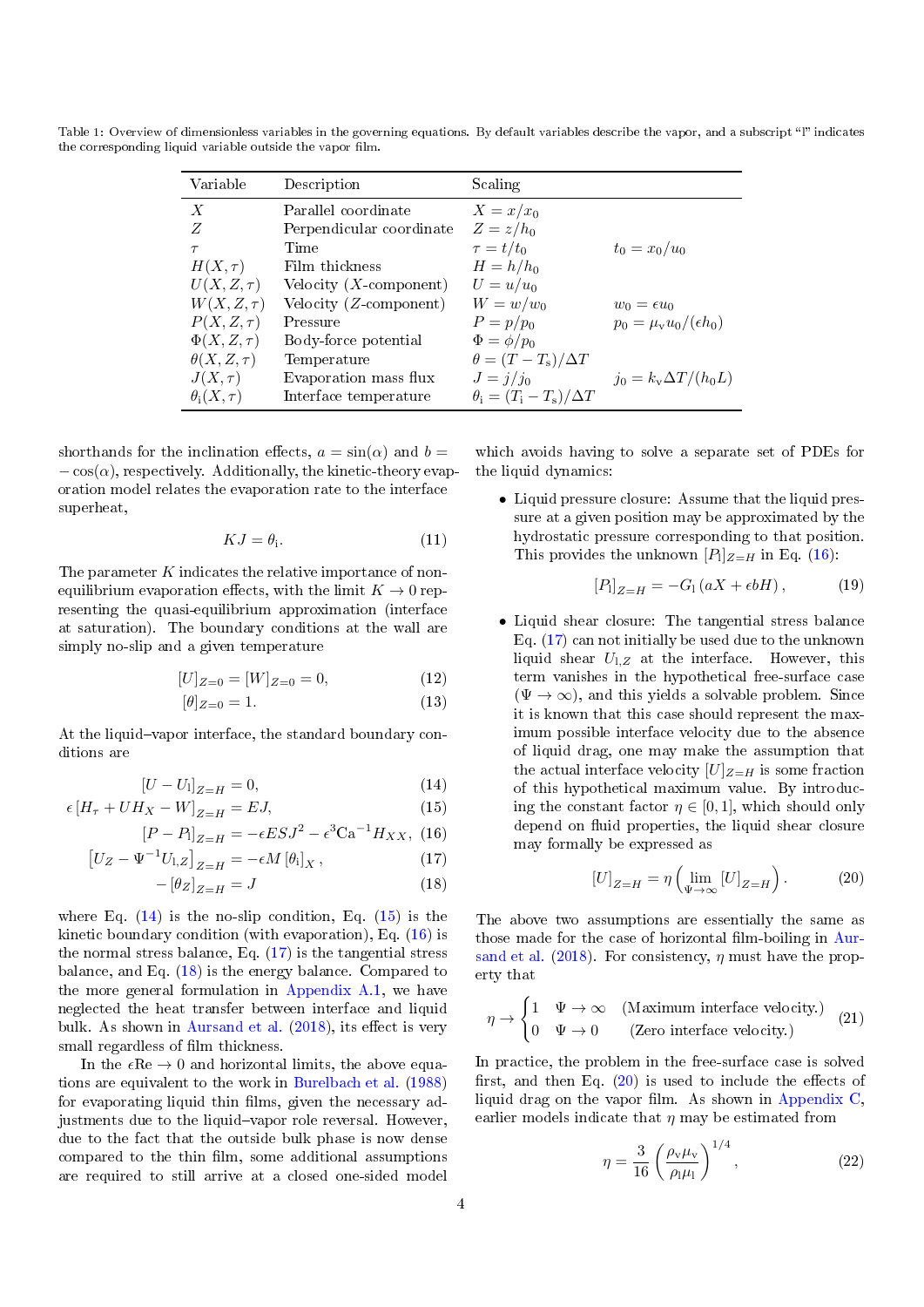which means that  $\eta$  will typically be in the range of 0.01– 0.05.

#### 2.2.2. General considerations

The following relations derived from the equations in the previous section are valid in both the low-Re and the high-Re cases. First, note that the reduced pressure, de fined as  $\overline{P} = P + \Phi$ , is independent of Z according to Eq.  $(8)$ . This means that for a given X it may be evaluated at any Z, and by choosing to evaluate it at  $Z = H$ , one finds that

$$
\overline{P}_X(X) = -\underbrace{G(a + \epsilon b H_X)}_{\text{gravity}} - \underbrace{\epsilon^3 \text{Ca}^{-1} H_{XXX}}_{\text{capillary}} - \underbrace{\epsilon ES(J^2)_X}_{\text{vapor thrust}},
$$
\n(23)

which is needed for the right-hand side of Eq. [\(7\)](#page-2-2). This expression captures not only the conventional gravity and capillary (surface tension) contributions, but also vapor thrust effect due to strong evaporation. Second, one may integrate Eq.  $(6)$  across the film while applying Leibniz's integral rule and the boundary conditions Eqs. [\(12\)](#page-3-7) and [\(15\)](#page-3-2) to find the general mass-conservation PDE,

$$
H_{\tau} + \left(\int_0^H U \, \mathrm{d}Z\right)_X = \frac{E}{\epsilon} J. \tag{24}
$$

Eq.  $(24)$  is the sought-after PDE for the film thickness  $H(X, \tau)$ . However, it requires two additional pieces: The velocity profile U and the evaporation rate J, both as functions of H. If it may be assumed that  $\epsilon \text{Re} \ll 1$ , it is relatively simple to proceed, and one retains a single PDE for H, as shown in Sec. [2.3.](#page-4-1) If not, it will couple to a second PDE for the mass-flow rate, as shown in Sec.  $2.4$ 

### <span id="page-4-1"></span>2.3. The  $\epsilon Re \ll 1$  approximation

#### 2.3.1. PDE for film thickness

In the classical lubrication theory, it is assumed that Re is so small that terms  $\mathcal{O}(\epsilon \text{Re})$  may be neglected, which leads to the X-momentum and energy equations, Eqs.  $(7)$ and [\(9\)](#page-2-4), being vastly simplified. Since  $\overline{P}$  is independent of Z, the velocity profile may be found by integrating Eq.  $(7)$ twice and applying the velocity boundary conditions,

$$
U = \frac{1}{2}\overline{P}_X \left(Z^2 - (1+\eta)HZ\right) - \epsilon \eta K MJ_X Z. \tag{25}
$$

The corresponding mass flow rate is

$$
\int_0^H U \mathrm{d}Z = -\frac{\xi}{12} \overline{P}_X H^3 - \frac{1}{2} \epsilon \eta K M J_X H^2, \tag{26}
$$

with the shorthand  $\xi = 1 + 3\eta$ . Similarly, in this approximation the temperature profile

$$
\theta = 1 - \frac{1 - \theta_i}{H} Z \tag{27}
$$

satisfies Eq.  $(9)$  and the temperature boundary conditions. When combined with the energy balance Eq. [\(18\)](#page-3-5) and the evaporation model Eq. [\(11\)](#page-3-8), this leads to the evaporation rate being

<span id="page-4-5"></span><span id="page-4-4"></span>
$$
J = \frac{1}{H + K}.\tag{28}
$$

By inserting Eqs.  $(23)$ ,  $(26)$  and  $(28)$  into Eq.  $(24)$ , one obtains a nonlinear PDE for  $H(X, \tau)$ ,

<span id="page-4-2"></span>
$$
\epsilon H_{\tau} + \frac{\xi G}{12} \epsilon \left[ H^3 \left( a + \epsilon b H_X \right) \right]_X
$$
  

$$
- \frac{\xi ES}{6} \epsilon^2 \left[ \left( \frac{H}{H + K} \right)^3 H_X \right]_X + \frac{\xi}{12 C a} \epsilon^4 \left[ H^3 H_{XXX} \right]_X
$$
  

$$
+ \frac{1}{2} \epsilon^2 \eta K M \left[ \left( \frac{H}{H + K} \right)^2 H_X \right]_X = E \frac{1}{H + K}.
$$
 (29)

Eq. [\(29\)](#page-4-5) is a generalization of [Aursand et al.](#page-14-11) [\(2018,](#page-14-11) Eq. 2.66) from horizontal film boiling to arbitrary orientation. However, as will be shown, this equation does not capture the essential inertial instabilities arising in non-horizontal film boiling.

#### <span id="page-4-10"></span><span id="page-4-0"></span>2.3.2. Approximate steady-state solution

The steady state is expected to have a very smooth interface, which would imply a very small  $\epsilon$ . If one keeps only first order  $\epsilon$ -terms from Eq. [\(29\)](#page-4-5), set the time-derivative to zero, and assume that the film has grown so thick that  $K \ll H$ , the following ODE is found for the steady-state solution  $\bar{H}(X)$ ,

<span id="page-4-6"></span>
$$
\epsilon \bar{H}_X = \frac{4E}{\xi G a} \frac{1}{\bar{H}^3}.
$$
 (30)

With the assumption that  $H = 0$  at the leading edge  $X =$  $0,$  Eq.  $(30)$  may be integrated to find the explicit expression

<span id="page-4-9"></span>
$$
\bar{H}(X) = \left(\frac{16E}{\epsilon \xi Ga} X\right)^{1/4}.
$$
 (31)

The corresponding dimensional form is

<span id="page-4-7"></span>
$$
\bar{h}(x) = \left(\frac{16\mu_v k_v \Delta T}{\xi a \rho_v \Delta \rho g \hat{L}} x\right)^{1/4},\tag{32}
$$

<span id="page-4-8"></span>which reveals that this is the common LSI-type solution introduced in Sec. [1.](#page-0-2) This solution will be used to approximate the actual steady state in the following stability analysis.

<span id="page-4-3"></span>Let the film thickness scale  $h_0$  be given by the steady solution Eq. [\(32\)](#page-4-7) in the vertical case. The Reynolds num-ber as given by Eq. [\(5\)](#page-2-5) then grows as Re  $\sim x^{3/4}$ , and thus, it will eventually grow too large for the  $\epsilon \text{Re} \ll 1$ approximation. However, a longer distance from the leading edge will also accommodate longer disturbance waves, i.e. a smaller  $\epsilon$ . If the longest disturbance wavelength that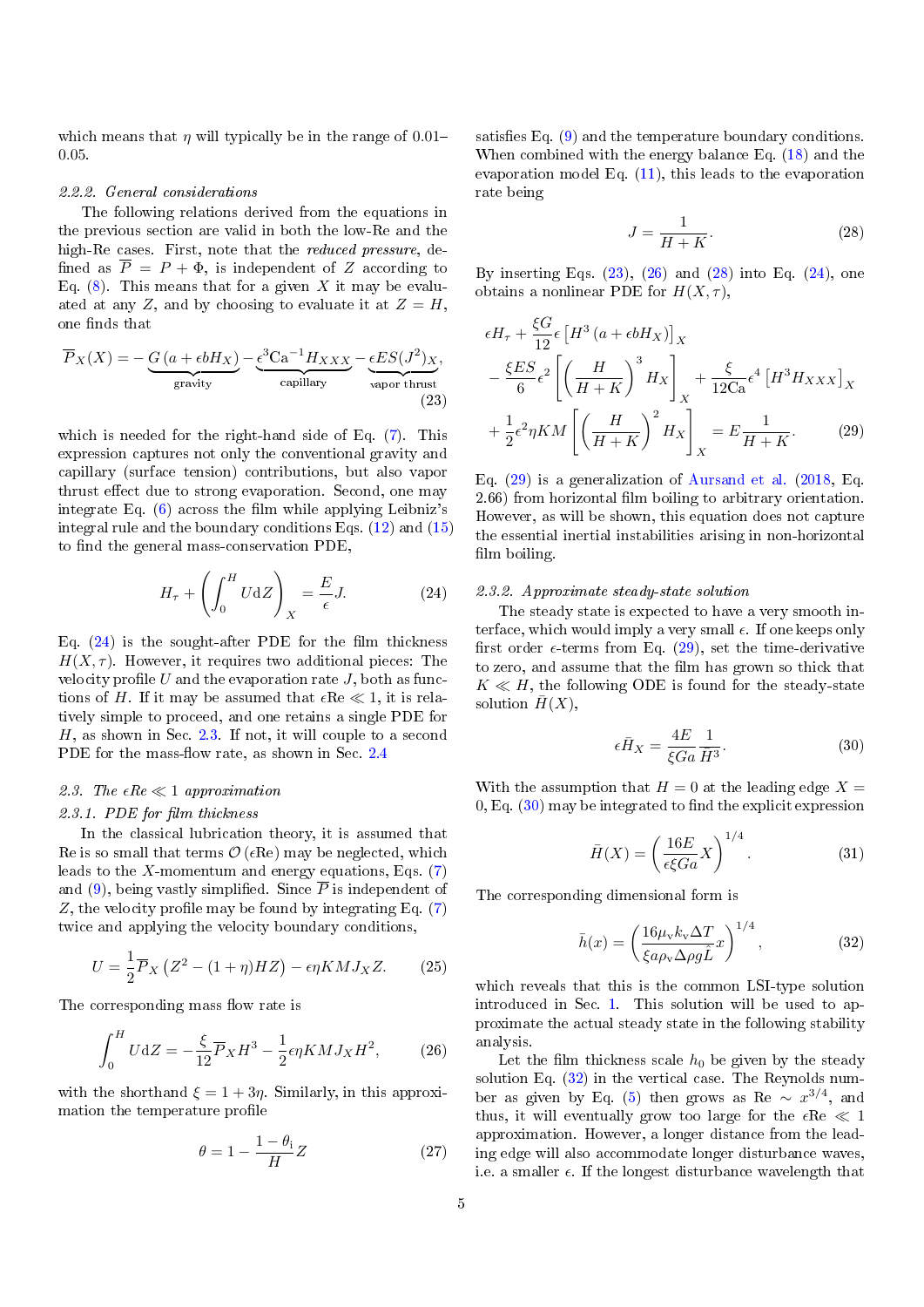fits is equal to  $x$ , the distance from the leading edge, the smallest allowed  $\epsilon$  is  $\bar{\epsilon} = h_0(x)/x$ . The product of this and Re is surprisingly simple,

$$
\bar{\epsilon} \text{Re} = \frac{4}{3} \frac{k_v \Delta T}{\xi \mu_v \hat{L}} = \frac{4}{3} \frac{S}{\xi} \sim \mathcal{O}\left(10^{-1}\right). \tag{33}
$$

Since  $\epsilon > \bar{\epsilon}$ , this is actually a lower bound for  $\epsilon$ Re, and thus, one must conclude that no allowed disturbance to the steady state may actually satisfy  $\epsilon Re \ll 1$ .

The above does not imply that  $\epsilon Re \ll 1$  is invalid in the commonly studied case of horizontal film-boiling since the velocity scale in Eq. [\(4\)](#page-2-6) is not appropriate in such cases. However, for the purposes of non-horizontal film-boiling. the inertial  $\epsilon$ Re terms must be retained. The next section shows how.

<span id="page-5-0"></span>2.4.  $\epsilon Re \sim \mathcal{O}(1)$ 

#### 2.4.1. Averaged momentum equation

If one integrates the X-momentum equation, Eq.  $(7)$ . across the layer while applying the continuity equation, Eq.  $(6)$ , the wall boundary condition, Eq.  $(12)$ , and the kinetic boundary condition, Eq.  $(15)$ , the result is

$$
\epsilon \text{Re}\left(\left[\int_0^H U \,dZ\right]_\tau + \left[\int_0^H U^2 \,dZ\right]_X - \frac{E}{\epsilon}[U]_{Z=H}J\right)
$$
  
=  $-\overline{P}_X H + [U_Z]_{Z=H} - [U_Z]_{Z=0}.$  (34)

This result is similar to the one on liquid films by [Alek](#page-14-14)[seenko et al.](#page-14-14) [\(1985,](#page-14-14) Eq. 15), except that Eq. [\(34\)](#page-5-1) is complicated by the inclusion of evaporation, interface drag (not a free surface), and a driving force  $\overline{P}_X$  that includes vapor thrust and vdW forces in addition to gravity and surface tension.

The left-hand side of Eq. [\(34\)](#page-5-1) constitutes the inertia correction, and this would be zero in the conventional lubrication approximation. In order to evaluate the integrals in Eq. [\(34\)](#page-5-1) and obtain a PDE for scalar quantities, it is necessary to model the velocity profile  $U(Z)$ . This is done in the next section.

### $2.4.2.$  Assumed velocity profile

In Sec. [2.3](#page-4-1) it was shown how the low-Re case leads to a parabolic velocity profile Eq.  $(25)$  that is zero at the wall and small but non-zero at the interface. It is now assumed that the general velocity-profile has the same shape, and this will be used to compute the inertial corrections at higher Re. Such a generic profile may be written as

$$
U(X,Z) = \hat{U}(X) \left[ (1 + s(X)) \frac{Z}{H} - \left(\frac{Z}{H}\right)^2 \right],\qquad(35)
$$

where the overall flow-speed is given by the function  $\hat{U}(X)$ , and the relative speed at the interface is given by the function  $s(X) \ll 1$ . The boundary conditions Eqs. [\(17\)](#page-3-4)

and [\(20\)](#page-3-6) provide a solution for s in terms of  $\eta$  and the thermocapillary effect,

$$
s(X) = \eta \left( 1 - \epsilon K M \frac{HJ_X}{\hat{U}} \right) \tag{36}
$$

where the evaporation model Eq. [\(11\)](#page-3-8) has been used to represent the interface temperature in terms of J. By then defining a flow rate function  $Q$ ,

<span id="page-5-3"></span>
$$
Q = \frac{\xi}{6} H \hat{U},\tag{37}
$$

and some short-hand functions of  $\eta$ ,

$$
\xi = 1 + 3\eta,\tag{38}
$$

$$
\zeta = \frac{10\eta^2 + 5\eta + 1}{\xi^2} = 1 - \eta + \mathcal{O}(\eta^2), \quad (39)
$$

$$
\chi = \frac{\xi + \eta}{\xi} = 1 + \eta + \mathcal{O}\left(\eta^2\right),\tag{40}
$$

the integrals needed in Eq. [\(34\)](#page-5-1) may be calculated as

<span id="page-5-2"></span>
$$
\int_{0}^{H} U \, \mathrm{d}Z = Q - \frac{1}{2} \epsilon \eta K M H^{2} J_{X}, \qquad (41)
$$
\n
$$
\int_{0}^{H} U^{2} \, \mathrm{d}Z = \frac{6}{5} \zeta \frac{Q^{2}}{H} - \chi K \epsilon \eta M H Q J_{X}
$$
\n
$$
+ \frac{1}{3} \left( K \epsilon \eta M \right)^{2} H^{3} \left( J_{X} \right)^{2}, \qquad (42)
$$

<span id="page-5-1"></span>and the right-hand side friction term as

<span id="page-5-4"></span>
$$
[U_Z]_{Z=H} - [U_Z]_{Z=0} = -\frac{12}{\xi} \frac{Q}{H^2}.
$$
 (43)

The vapor film dynamics are now described by two functions in  $1 + 1$  dimensions:  $H(X, \tau)$  for the film thickness and  $Q(X, \tau)$  for the volumetric flow rate. As will be shown in the next section, the integrated continuityequation Eq. [\(24\)](#page-4-0) and the integrated momentum-equation Eq. [\(34\)](#page-5-1) provide two coupled PDEs for these functions.

#### <span id="page-5-6"></span>2.4.3. Coupled PDEs governing film behavior

It is assumed that the most important inertial corrections happen through the momentum equation, not the energy equation. This means that Eq. [\(28\)](#page-4-4) is also used as a model for the evaporation mass flux  $J$  in the general case. The thermocapillary effect scales with the overall strength of evaporation and thus, the film thickness. Its relative strength is indicated by the film-thickness independent constant  $\hat{M}$ , defined as

$$
\hat{M} = \frac{KM}{E} = \frac{\rho_v \gamma \tilde{K}}{\mu_v}.
$$
\n(44)

Then, it is assumed that

<span id="page-5-5"></span>
$$
E \ll 1, \quad K \ll 1, \quad , \tag{45}
$$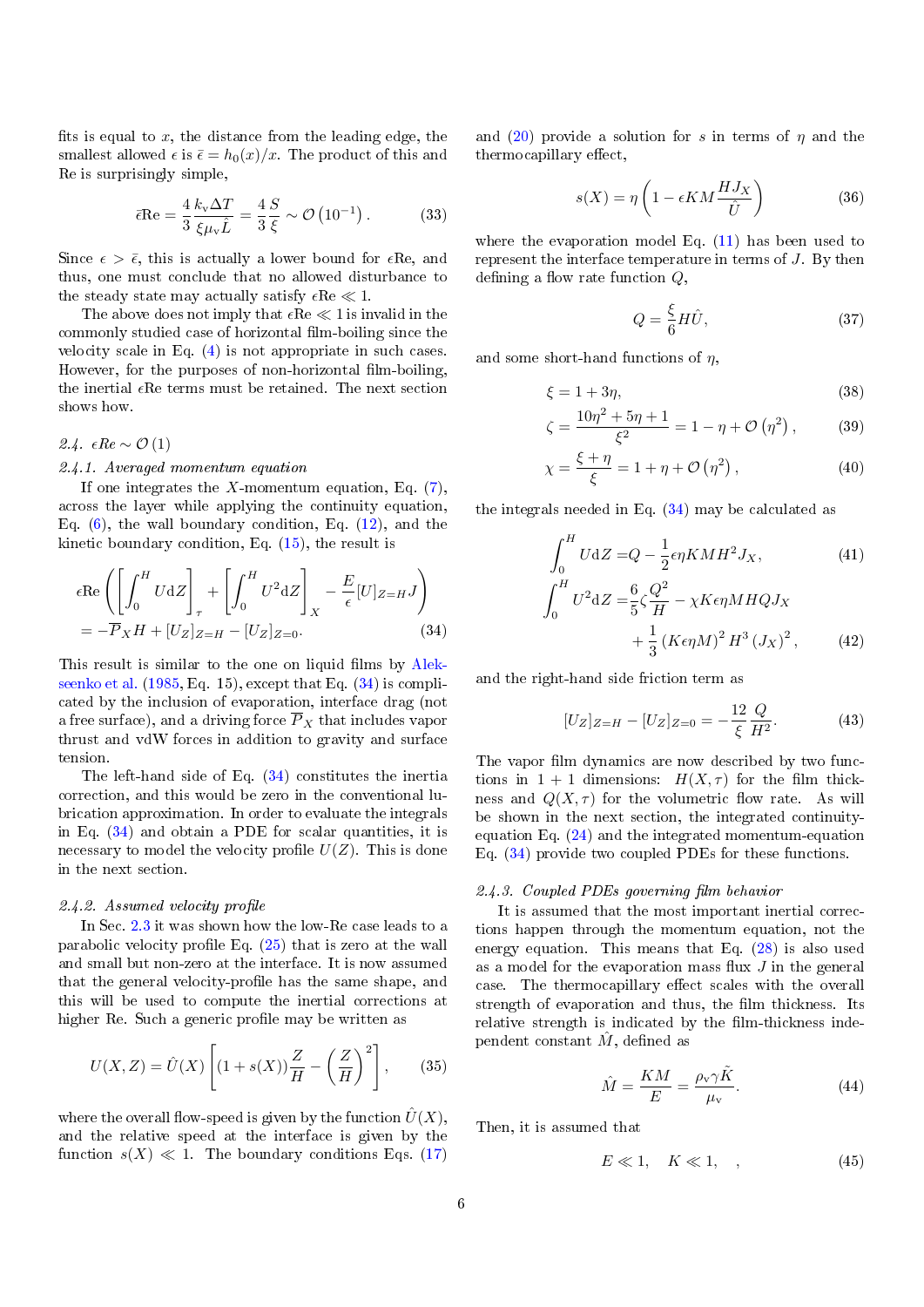so that terms  $\mathcal{O}(E^2)$ ,  $\mathcal{O}(K^2)$  and  $\mathcal{O}(EK)$  may be neglected. This greatly simplifies governing equations and will be justified in the next section. One may now insert Eqs. [\(28\)](#page-4-4) and [\(41\)](#page-5-2) into the integrated continuity-equation Eq.  $(24)$  to yield the first PDE,

$$
\underbrace{\epsilon H_{\tau} + \epsilon Q_X}_{\text{mass advection}} + \underbrace{\frac{1}{2} \eta E \hat{M} \epsilon^2 H_{XX}}_{\text{thermocapillary}} = \underbrace{E \frac{1}{H}}_{\text{evap.}}.
$$
 (46)

Similarly, one may combine Eqs.  $(28)$ ,  $(36)$ ,  $(41)$  and  $(42)$ with the integrated momentum-equation Eq. [\(34\)](#page-5-1) to yield the second PDE,

$$
\epsilon \text{Re}\left(Q_{\tau} + \frac{6\zeta}{5} \left[\frac{Q^2}{H}\right]_X + \underbrace{\eta E \hat{M} \left[\frac{1}{2} \epsilon H_{X\tau} + \chi \epsilon \left[\frac{Q}{H} H_X\right]_X\right]}_{\text{thermocapillary}}
$$
\n
$$
-\underbrace{\frac{E}{\epsilon} \frac{6\eta}{\xi} \frac{Q}{H^2}}_{\text{mom. injection}}\right) = -\overline{P}_X H - \frac{12}{\xi} \frac{Q}{H^2}.
$$
\n(47)

with Eq.  $(23)$  reduced to

$$
\overline{P}_X = -\underbrace{G\left(a + b\epsilon H_X\right)}_{\text{gravity}} + \underbrace{2SE\epsilon\frac{H_X}{H^3}}_{\text{vapor thrust}} - \underbrace{Ca^{-1}\epsilon^3 H_{XXX}}_{\text{capillary}} \tag{48}
$$

The inertia correction is the left-hand side of Eq. [\(47\)](#page-6-1). Note also how all non-equilibrium evaporation effects  $(K$ terms) are negligible under the approximation Eq. [\(45\)](#page-5-5), except for their part in the thermocapillary effect, which is collected into the parameter  $\tilde{M}$ .

Eqs.  $(46)$  and  $(47)$  with Eq.  $(48)$  constitute the main result of this section, and the following content concerns the conditions under which they allow for a stable steadystate solution.

### 2.5. Magnitudes of dimensionless constants

According to Eqs. [\(46\)](#page-6-2) to [\(48\)](#page-6-3), the dynamics of the unknown variables  $H$  and  $Q$  at a given inclination are governed by the following dimensionless numbers:

- $\bullet$  Re: Strength of inertial effects.
- $E$ : Strength of evaporation effects.
- $Ca^{-1}$ : Strength of surface tension.
- $\hat{M}$ : Strength of thermocapillary effect relative to evaporation effects.
- $S$ : Strength of vapor thrust effect relative to evaporation effects.
- $\eta$ : Fraction of actual interface velocity to the hypothetical maximum.

The latter three  $(\hat{M}, S \text{ and } \eta)$  are only dependent on fluid properties and  $\Delta T$ , and will in most cases be

$$
\hat{M} \sim \mathcal{O}(1), \qquad S \sim \mathcal{O}(10^{-1}), \qquad \eta \sim \mathcal{O}(10^{-2}),
$$
 (49)

Whereas the governing equations depend on  $G$  as well, one sees from Eq. [\(5\)](#page-2-5) that with the chosen velocity scale it is simply constant and equal to 12. The first four dimensionless numbers in the list are dependent on film-thickness scale  $h_0$ . Fig. [2](#page-7-0) shows these four parameters, as well as  $K$ , as functions of  $h_0$ . It indicates that the present approximation, Eq. [\(45\)](#page-5-5), can be expected to be valid in the region where  $h_0 > 100 \,\text{\mbox{\textmu}}$ . The following stability analysis will apply to this regime (shaded in Fig. [2\)](#page-7-0).

# <span id="page-6-2"></span><span id="page-6-0"></span>3. Quasi-parallel stability analysis

#### 3.1. Base state

<span id="page-6-1"></span>The task now is to examine under which conditions stable steady-state solutions to the governing equations Eqs.  $(46)$  and  $(47)$  exist. This base state is denoted by functions  $\overline{H}(X)$  and  $\overline{Q}(X)$  corresponding to H and Q, respectively. While these functions are generally not known analytically, when explicit expressions are required they will be approximated by the low-Re solution in Eq.  $(31)$ . Under the same approximation, the momentum equation tells us that the base state flow rate  $\overline{Q}$  is

$$
\bar{Q} = \frac{\xi G a}{12} \bar{H}^3. \tag{50}
$$

<span id="page-6-3"></span>The stability analysis that will follow is applied locally at a specific position  $X_0$ , and at that point the base state is used to define the film thickness scale  $h_0$ . In order to have an orientation-independent scale, it is defined such that  $\bar{H}(X_0) = 1$  in the vertical configuration, and thus, Eq. [\(31\)](#page-4-9) implies that

$$
\bar{H}(X_0) = a^{-1/4}.\tag{51}
$$

# <span id="page-6-4"></span>3.2. Quasi-parallel perturbation analysis

The disturbances  $\hat{H}$  and  $\hat{Q}$  are defined by

$$
H(X,\tau) = \bar{H}(X) + c\hat{H}(X,\tau),\tag{52}
$$

$$
Q(X,\tau) = \bar{Q}(X) + c\hat{Q}(X,\tau),\tag{53}
$$

and this combined solution is inserted into the nonlinear governing equations Eqs.  $(46)$  and  $(47)$ . By approximating to first order in the perturbation magnitude,  $\mathcal{O}(c^1)$ , and subtracting the zeroth order (steady state) equations, one arrives at a set of two linear and homogeneous PDEs for the perturbations  $H$  and  $Q$ . However, a complication arises due to the fact that the coefficients of these linear PDEs depend on  $\overline{H}(X)$ ,  $\overline{Q}(X)$ , and their derivatives. This means that the coefficients are  $X$ -dependent, and standard normal-mode analysis would not apply for the X-dimension.

This situation may be remedied (in approximation) by applying quasi-parallel analysis. This entails assuming that the base state  $\bar{H}(X)$  is locally constant for the purposes of the stability analysis. This procedure yields PDEs for the perturbations  $\hat{H}$  and  $\hat{Q}$  that formally have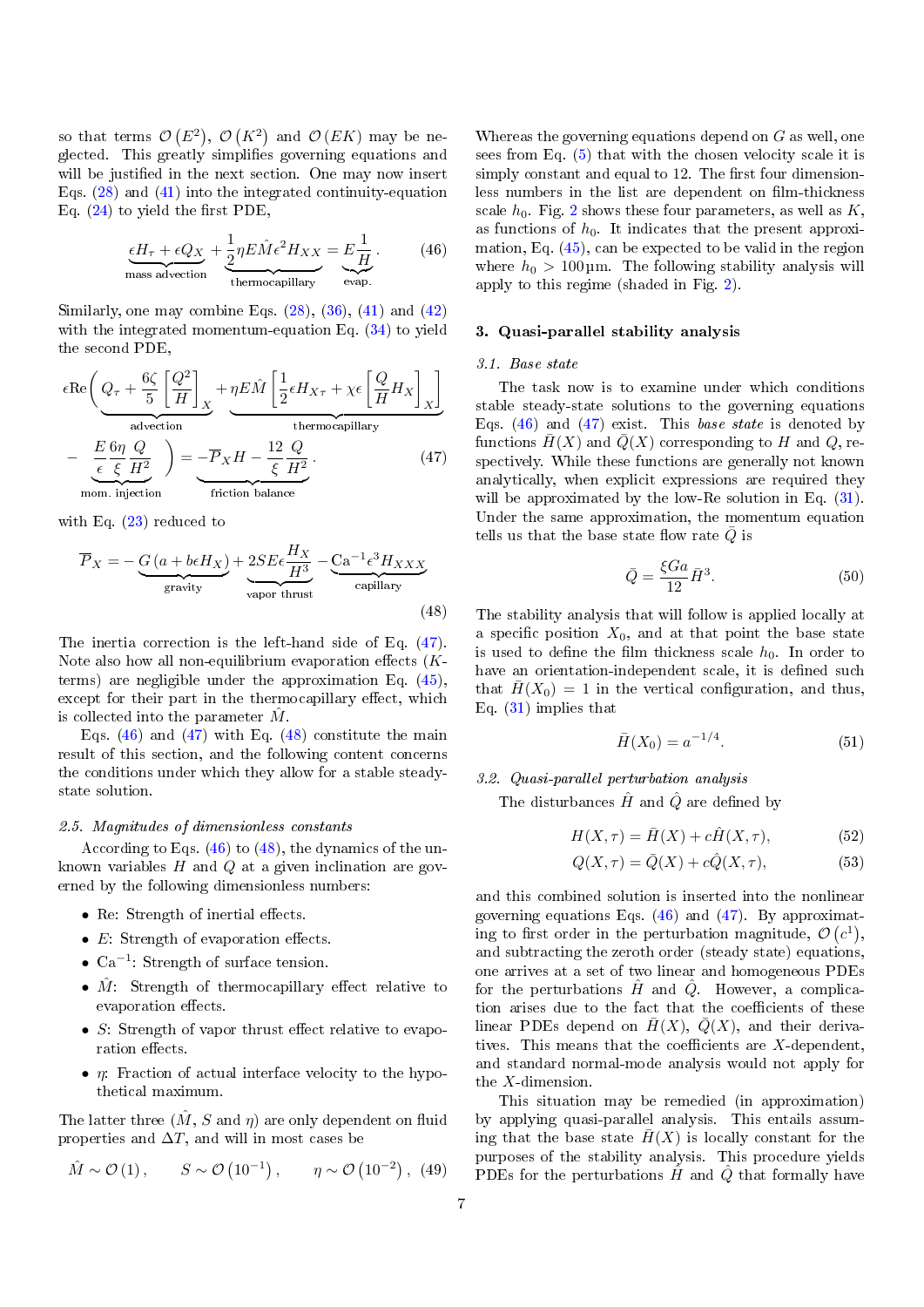<span id="page-7-0"></span>

Figure 2: Magnitude of  $h_0$ -dependent dimensionless numbers. This example is made from water boiling at  $\Delta T = 200$  K. The shading marks the region of model validity, i.e. where  $h_0$  is such that both  $E$  and  $K$  are small.

constant coefficients, though the value of these coefficients will depend on the film thickness at which stability is examined. The quasi-constant film thickness at the location under consideration is denoted as  $H_0$ , and due to the choice of scaling, it depends on orientation according to  $H_0 = a^{-1/4}$ . Note that since  $H_0$  is defined as such, the effect of position  $X$  on the stability analysis enters through changes in the film thickness scale  $h_0$ , which in turn affect the dimensionless parameters shown in Fig. [2.](#page-7-0)

Since the equations for the perturbations now are linear, homogeneous, and with constant coefficients, an arbitrary disturbance may be represented by a linear combination of normal-modes such as the following,

$$
\hat{H} = \tilde{H} \exp\left(i\frac{kX - \omega\tau}{\epsilon}\right), \qquad \hat{Q} = \tilde{Q} \exp\left(i\frac{kX - \omega\tau}{\epsilon}\right).
$$
\n(54)

The division by  $\epsilon$  in the exponent simply means that the dimensionless wavenumber k and frequency  $\omega$  are defined according to the spatial and temporal scales  $h_0$  and  $h_0/u_0$ , respectively. The long-wave approximation then implies that  $k$  must be small. The following task is to examine temporal stability, which means considering the real wavenumber  $k$  as an input and observing the effect on the resulting complex frequency  $\omega$ . A positive imaginary part of  $\omega$  implies an exponentially growing instability.

### <span id="page-7-3"></span>3.3. General solution

When performing the above described quasi-parallel stability analysis on the governing equations Eqs. [\(46\)](#page-6-2) and [\(47\)](#page-6-1), the result is a quadratic equation for  $\omega(k)$ ,

$$
c_2\omega^2 + c_1\omega + c_0 = 0 \tag{55}
$$

with complex coefficients

$$
c_2 = \mathrm{Re},\tag{56}
$$

$$
c_1 = \frac{12i}{H_0^2 \xi} + \text{Re}\left(\frac{iE}{H_0^2} \left[1 - \frac{6\eta}{\xi}\right] - \frac{GaH_0^2 \xi \zeta}{5} k\right), \quad (57)
$$

$$
c_0 = H_0 G b k^2 - 3i G a k - \frac{H_0}{C a} k^4
$$
  
+ 
$$
\frac{12E}{\xi} \left( \frac{\hat{M} \eta}{2H_0^2} k^2 - \frac{\xi S}{6H_0^2} k^2 - \frac{1}{H_0^4} \right)
$$
  
+ 
$$
Re \left( \frac{H_0^4 \zeta G^2 a^2 \xi^2}{120} k^2 + i E G H_0^2 \hat{M} a \eta \xi \left[ \frac{\zeta}{10} - \frac{\chi}{12} \right] k^3 - \frac{i E G a \xi \zeta}{5} k \right).
$$
 (58)

While Eq.  $(55)$  may be solved directly, the resulting expression does not allow for easy inspection of qualitative effects. Its general behavior must be revealed by repeated numerical solutions.

#### <span id="page-7-4"></span>3.4. Low Reynolds number limit

In the limit of negligible inertial effect (Re  $\rightarrow$  0), just like in the classical lubrication approximation, Eq. [\(55\)](#page-7-1) is simplified to a first-order equation that may be solved explicitly for the complex frequency, here labeled as  $\omega_0$ . The imaginary part turns out to be

<span id="page-7-2"></span>
$$
\mathcal{I}(\omega_0) = -\underbrace{\frac{H_0^3 \xi}{12Ca} k^4}_{\text{capillary}} - \underbrace{\frac{\xi ES}{6} k^2}_{\text{Vapor thrust}} + \underbrace{\frac{\eta E \hat{M}}{2} k^2}_{\text{Thermocap.}} + \underbrace{\frac{G b \xi H_0^3}{12} k^2}_{\text{Gravity}} - \underbrace{\frac{E}{H_0^2}}_{\text{Evap.}}.
$$
\n(59)

<span id="page-7-1"></span>This result, while missing the essential inertial effect, is still useful. From Eq. [\(59\)](#page-7-2) it is clear that the system is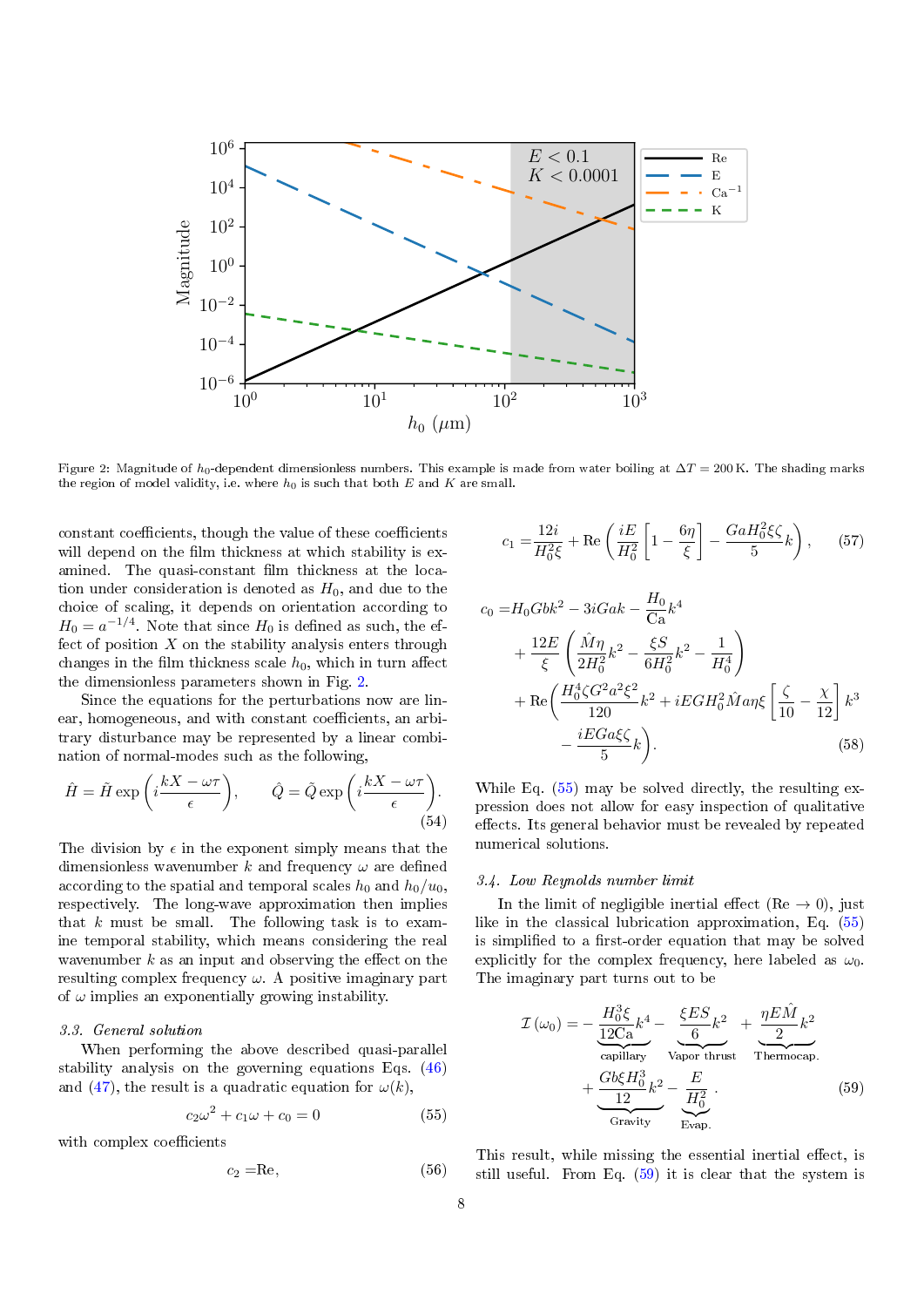stable at  $k \to \infty$  by capillarity and as  $k \to 0$  by evaporation. At intermediate wavenumbers, stability is a matter of balance between the  $k^2$  terms: a stabilizing vapor thrust, a destabilizing thermocapillary effect, and a gravitational (Rayleigh-Taylor) effect, whose sign depends on inclination.

An important note about Eq. [\(59\)](#page-7-2) is that in the vertical case the only destabilizing influence is thermocapillarity. which is unable to explain the instabilities seen in experiments on vertical plates. The missing piece is the inertial (Kelvin-Helmholtz) instabilities, and these are captured when using the full coefficients in Sec. [3.3.](#page-7-3)

#### <span id="page-8-3"></span>3.5. Limits of stability: Critical Reynolds number

The goal is to evaluate stability as a function of filmthickness scale  $h_0$ . As found in Sec. [3.2,](#page-6-4) the stability analysis depends on a number of dimensionless parameters, some of which are  $h_0$ -dependent:

Re 
$$
\propto h_0^3
$$
,  $E \propto h_0^{-3}$ , Ca  $\propto h_0^2$ . (60)

It is convenient to isolate the  $h_0$ -dependence into a single parameter. Here, this is achieved by choosing Re as that parameter and letting  $E$  and  $Ca$  be functions of Re through some  $h_0$ -independent relations. These relations are

$$
E(\text{Re}) = \frac{S}{\text{Re}}, \qquad \text{Ca}(\text{Re}) = \frac{\text{Re}^{2/3}}{B}, \tag{61}
$$

where the  $h_0$ -independent parameters S and B are defined by Eq.  $(5)$  and

$$
B = \text{Ca}^{-1}\text{Re}^{2/3} = 12\sigma_0 \left(\frac{\rho_v^2}{144\Delta\rho g \mu_v^4}\right)^{1/3} \sim \mathcal{O}\left(10^4\right),\tag{62}
$$

respectively. This has the convenient effect that for a given case (fluid,  $\Delta T$  and inclination) stability may be evaluated as a function of the Reynolds number alone.

Since the dispersion relation Eq. [\(55\)](#page-7-1) is a quadratic equation, it will generally yield two values of  $\omega$  for every given value of k; call these  $\omega_+$  and  $\omega_-$ . The typical shapes of these two branches in the vertical case are shown in Fig. [3.](#page-9-0) It is generally the case that the  $\omega_-$  branch has no potential for instability, and from now on, the interesting branch  $\omega_+$  will simply be labeled as  $\omega$ . Fig. [3](#page-9-0) reveals that while the system is stable at both wavenumber extremes, there is a potential for instability at intermediate wavenumbers. that is almost completely due to inertial (Kelvin-Helmholtz type) instabilities. Note also how the low-Re model  $(\omega_0)$  fails at predicting this instability.

A plot like Fig. [3](#page-9-0) can be made for a range of Re values, and this allows the construction of neutral-curve plots, such as in Fig. [4.](#page-9-1) The neutral curve also indicates the critical Reynolds number and wavenumber, formally defined by:

**Definition.** The critical Reynolds number  $(Re_c)$  is the smallest Reynolds number (Re) for which  $\mathcal{I}(\omega(k)) = 0$ for some value of  $k$ . The corresponding value of  $k$  is the critical wavenumber  $(k_c)$ .

These two properties,  $\text{Re}_c$  and  $k_c$ , are the most important results from the stability analysis. Their values depend on S, B,  $\hat{M}$ ,  $\alpha$  and  $\eta$ , though in practice it is found that the thermocapillary effect  $(M$ -terms) is too weak to matter in the regime where the present approximation  $(E \ll 1)$  applies. In contrast, the parameters  $S \propto \Delta T$  and  $B \propto \sigma_0$ both have appreciable effects and may vary much between cases. Their typical ranges for real cases are  $S \in (0.1, 1.0)$ and  $B \in (5000, 30000)$ . Throughout this range it is found that the critical wavenumber  $k_c$ , and thus  $\epsilon$ , is approximately 0.1 or less. This justifies the neglection of terms  $\epsilon^2$ in the long-wave approximation.

Generally, it is necessary to solve iteratively for Rec and  $k_c$  in each case. However, in the vertical case it was discovered through inspection of numerous numerical solutions that the results may be captured to good approximation by the relations

$$
\text{Re}_{c\perp} \approx \frac{3}{2} \left( SB \right)^{1/4},\tag{63}
$$

<span id="page-8-1"></span><span id="page-8-0"></span>
$$
k_{\rm c\perp} \approx \frac{3}{2} \left( \frac{S}{B} \right)^{1/4},\tag{64}
$$

where the subscript  $\perp$  implies vertical configuration. Given the typical ranges of S and B, Eqs.  $(63)$  and  $(64)$  imply that  $\text{Re}_{c\perp} \in (5, 20)$  and  $k_{c\perp} \in (0.05, 0.2)$ . For non-vertical configurations the results are too complicated to be captured in simple power-laws.

<span id="page-8-5"></span>The base state Eq.  $(32)$  has a monotonically growing film thickness and thus a monotonically growing Reynolds number, which eventually crosses the critical value Re<sub>c</sub>. The resulting disturbance is predicted to have the dimensionless wavenumber  $k_c$ , and the corresponding dimensional wavelength is

$$
\lambda_{\rm c} = \frac{2\pi}{k_{\rm c}} h_0(\text{Re}_{\rm c}) = \frac{2\pi}{k_{\rm c}} \left(\frac{12\mu_{\rm v}^2}{\rho_{\rm v}\Delta\rho g} \text{Re}_{\rm c}\right)^{1/3} = \frac{2\pi \text{Re}_{\rm c}^{1/3}}{k_{\rm c}} \lambda_0,
$$
\n(65)

with the definition

<span id="page-8-4"></span><span id="page-8-2"></span>
$$
\lambda_0 = \left(\frac{12\mu_v^2}{\rho_v \Delta \rho g}\right)^{1/3}.\tag{66}
$$

The fluid-dependent length scale  $\lambda_0$  is usually in the range of  $10-100 \mu m$ . In the vertical case, one may insert Eqs. [\(63\)](#page-8-0) and  $(64)$  into Eq.  $(70)$  to find the expression

$$
\lambda_{\rm c\perp} = 2\pi \left(\frac{2}{3}\right)^{2/3} \underbrace{\left(\frac{B^2}{S}\right)^{1/6}}_{\sim \mathcal{O}(10)} \lambda_0, \tag{67}
$$

i.e. the critical wavelength will be about 100 times longer than  $\lambda_0$ .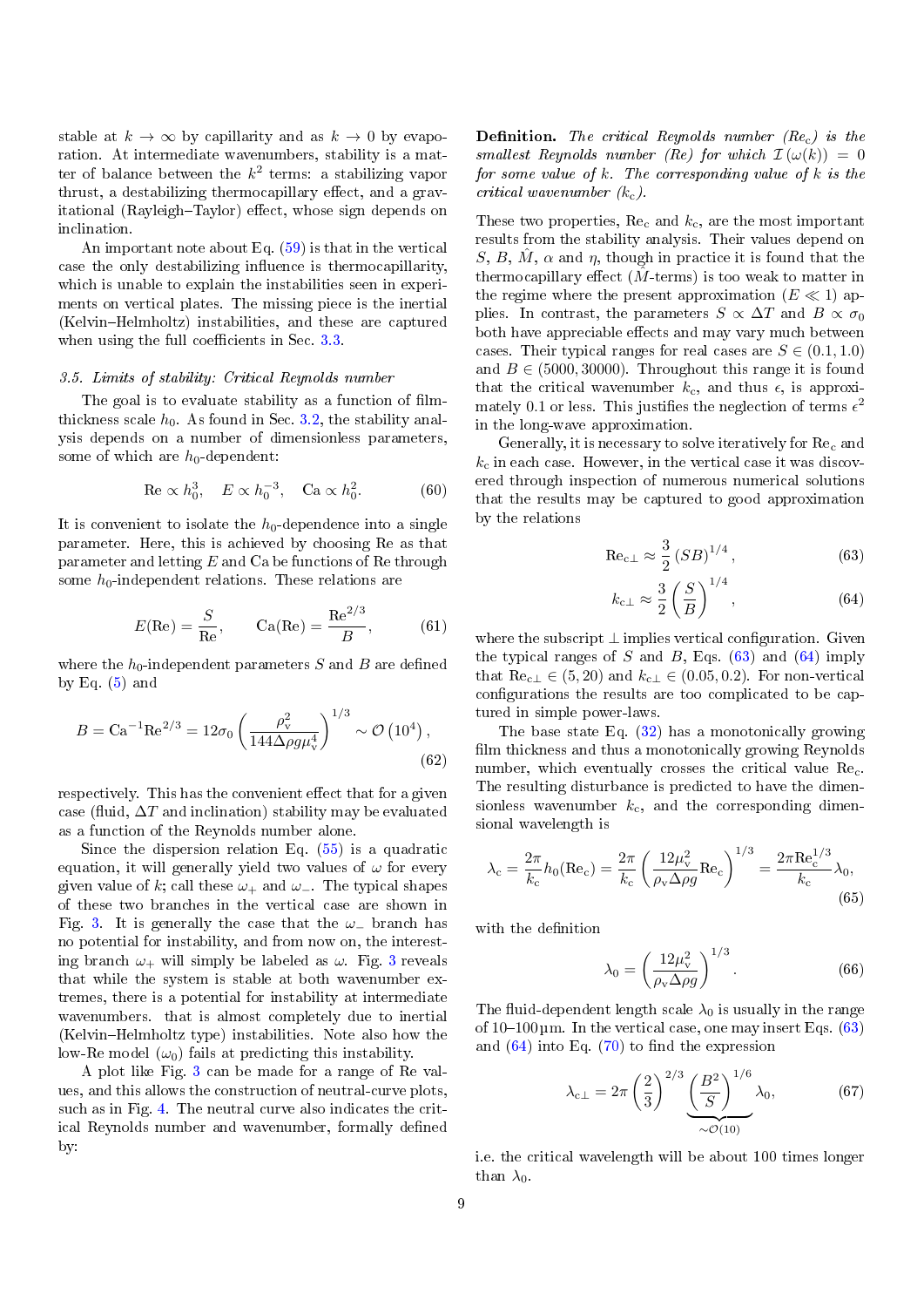<span id="page-9-0"></span>

Figure 3: Imaginary part of typical solutions of Eq. [\(55\)](#page-7-1) ( $\omega_+, \omega_-$ ) and Eq. [\(59\)](#page-7-2) ( $\omega_0$ ) as functions of dimensionless wavenumber k, for the vertical case  $(\alpha = \pi/2)$ . Red shading marks the region where  $\mathcal{I}(\omega) > 0$ , i.e. predicted instabilities. This example is made based on Re = 25,  $S = 1, \hat{M} = 1, B = 15000$  and  $\eta = 0.025$ .

<span id="page-9-1"></span>

Figure 4: Example of a neutral curve in  $(Re, k)$  space. This plot was generated with parameters corresponding to vertical water film boiling at  $\Delta T = 200$  K. The dashed vertical line shows the critical Reynolds number, and the dashed horizontal line shows the corresponding critical wavenumber.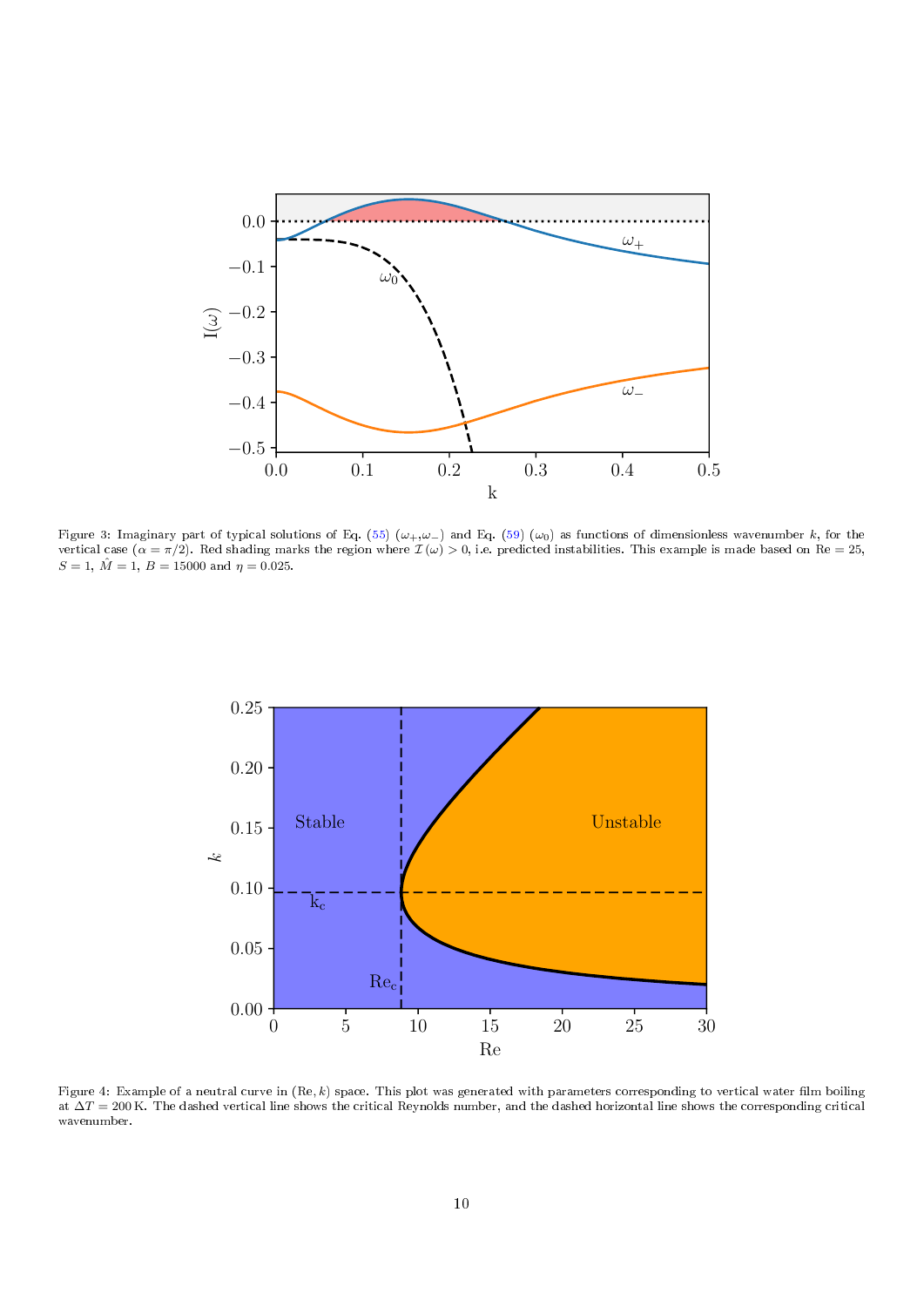# <span id="page-10-0"></span>4. Predicting the long-plate heat-transfer coefficient

Now that a model for the loss of stability has been found, this may be combined with the laminar vapor-film unit (LVFU) model to predict the heat-transfer coefficient (HTC). Given the LVFU model, Eq.  $(2)$ , the HTC may be found as

$$
\mathcal{H} = \frac{4k_{\rm v}}{3\bar{h}(\lambda_{\rm c})} = \mathcal{H}_0 \text{Nu},\tag{68}
$$

with the function  $h(x)$  according to Eq. [\(32\)](#page-4-7). The last equality shows how this may be split into a reference HTC  $(\mathcal{H}_0)$  and a Nusselt number (Nu). The reference HTC is commonly defined simply as the conductivity divided by some known thickness. However, the present case presents the problem that there is no obvious ab initio known length scale. The only emergent easily calculable length scale so far is  $\lambda_0$ , so here we choose to define  $\mathcal{H}_0$  as the conductive heat transfer across a uniform vapor film of thickness  $h(\lambda_0)$ ,

$$
\mathcal{H}_0 = \frac{k_v}{\bar{h}(\lambda_0)} = k_v \left( \frac{\xi a \rho_v \Delta \rho g \hat{L}}{16 \mu_v k_v \Delta T \lambda_0} \right)^{1/4}.
$$
 (69)

This definition has the advantage of letting  $\mathcal{H}_0$  be calculable from known case/fluid properties alone, and thus independent of the specific solution of the stability problem. Of course, there are many possible definitions with this property, but this one allows for Nu  $\sim \mathcal{O}(1)$ . Given the choice of Eq.  $(69)$ , the Nusselt number is

$$
Nu = \frac{\mathcal{H}}{\mathcal{H}_0} = \frac{4}{3} \left(\frac{\lambda_0}{\lambda_c}\right)^{1/4} = \frac{4}{3} \left(\frac{k_c}{2\pi \text{Re}_c^{1/3}}\right)^{1/4}.
$$
 (70)

Here, Eq. [\(65\)](#page-8-2) has been used for the critical wavelength. In the general case, one must solve numerically for  $\text{Re}_c$ and  $k_c$  using Eq. [\(55\)](#page-7-1) and insert the result into Eq. [\(70\)](#page-10-2). However, as shown earlier, in the vertical case one may use the fitted power laws Eqs.  $(63)$  and  $(64)$ , and this gives

$$
\text{Nu}_{\perp} = \underbrace{\frac{4}{3} \left(\frac{3}{2}\right)^{1/6} \left(\frac{1}{2\pi}\right)^{1/4} \left(\frac{S}{B^2}\right)^{1/24}}_{=0.9010\dots}.
$$
 (71)

This reveals a very weak dependence on S and B, making the Nusselt number nearly constant/universal. The Nusselt number has been calculated from Eq. [\(70\)](#page-10-2) for many combinations of  $S$  and  $B$  and plotted against the single parameter  $S/B^2$  in Fig. [5.](#page-11-0) This plot illustrates how Eq. [\(71\)](#page-10-4) is a good approximation to the full calculation in the vertical case. It also reveals that Nu follows the  $(S/B^2)^{1/24}$ dependency in non-vertical inclinations as well. However, its reduction when deviating from the vertical configuration is asymmetric. The reason for the asymmetry is that the gravitational (Rayleigh-Taylor) effect is a stabilizing

influence on one side and a destabilizing influence on the other.

The inclination dependence of  $\text{Re}_c$  and  $k_c$  from solving the full model is too complicated to be well estimated by simple power laws such as Eqs.  $(63)$  and  $(64)$ , and thus, an accurate expression like Eq. [\(71\)](#page-10-4) could not be derived for the general case. However, numerical computations of the resulting Nusselt number with the use of Eq. [\(70\)](#page-10-2) for a wide variety of  $S$  and  $B$  showed that on the liquid-belowvapor side the Nusselt number may to a decent approximation be given by

<span id="page-10-6"></span>
$$
\text{Nu} \approx a^{1/6} \text{Nu}_{\perp}, \qquad \text{(for } \alpha \le \pi/2. \tag{72}
$$

<span id="page-10-5"></span>Note that for the total HTC this  $a^{1/6}$  dependence combines with the  $a^{1/4}$  dependence of  $\mathcal{H}_0$  in Eq. [\(69\)](#page-10-3), giving a total inclination dependence of  $a^{5/12}$ .

#### <span id="page-10-1"></span>5. Experimental validation

<span id="page-10-3"></span>The predictions for the HTC described in Sec. [4](#page-10-0) may now be tested against experimental data. Relevant experiments are long-plate film-boiling heat-transfer measurements with a liquid bulk that is stationary and saturated. Note that when making predictions using the model it is crucial to evaluate the vapor properties  $\mu_{\mathbf{v}}, \rho_{\mathbf{v}}, k_{\mathbf{v}}$  and  $c_{\mathbf{p},\mathbf{v}}$ at some average film-temperature, not simply at  $T_s$ . In the present work, the common choice of  $T_s + \Delta T/2$  is made for the film temperature. The liquid properties are simply evaluated at the saturation temperature.

<span id="page-10-2"></span>Series of HTC measurements on vertical plates under different values of  $\Delta T$  for a variety of fluids were found in the works of [Bui and Dhir](#page-14-5) [\(1985\)](#page-14-5); [Okkonen et al.](#page-15-10) [\(1996\)](#page-15-10); [Vijaykumar and Dhir](#page-15-4) [\(1992\)](#page-15-4); [Nishio and Chan](#page-15-2)[dratilleke](#page-15-2) [\(1991\)](#page-15-2); [Hsu and Westwater](#page-14-4) [\(1958\)](#page-14-4); [Nishio and](#page-15-11) [Chandratilleke](#page-15-11) [\(1989\)](#page-15-11); [Liaw and Dhir](#page-14-17) [\(1986\)](#page-14-17). Given an orientation and a specific fluid, the only remaining variable is the surface superheat  $\Delta T$ . The HTC data are plotted against relative superheat  $(\Delta T/T_s)$  in Fig. [6.](#page-11-1) For each fluid, three model curves are shown. They all use Eq.  $(68)$ but with different methods for finding Nu: The result from numerically solving for  $\text{Re}_c$  and  $k_c$  and inserting these into Eq.  $(70)$ , the result from using the simplified model for vertical Nusselt number in Eq. [\(71\)](#page-10-4), and the result from using a constant  $Nu = 0.4$ . It is revealed that the full model predicts virtually all the data within a 15% HTC uncertainty and that the simplification in Eq.  $(71)$  gives almost identical results.

<span id="page-10-4"></span>By dividing the measured HTC by the corresponding  $\mathcal{H}_0$ , one may also find the Nusselt numbers of the data. In Fig. [7](#page-12-1) these are compared to the dependence on  $S/B^2$  implied by Eq.  $(71)$ . This confirms that the Nusselt number is nearly constant/universal and that the weak variations are according to  $(S/B^2)^{1/24}$  is as predicted.

A series of HTC measurements with water on a plate of varying inclinations was provided by [Kim and Suh](#page-14-6) [\(2013\)](#page-14-6). The inclination-dependence of the HTC is compared with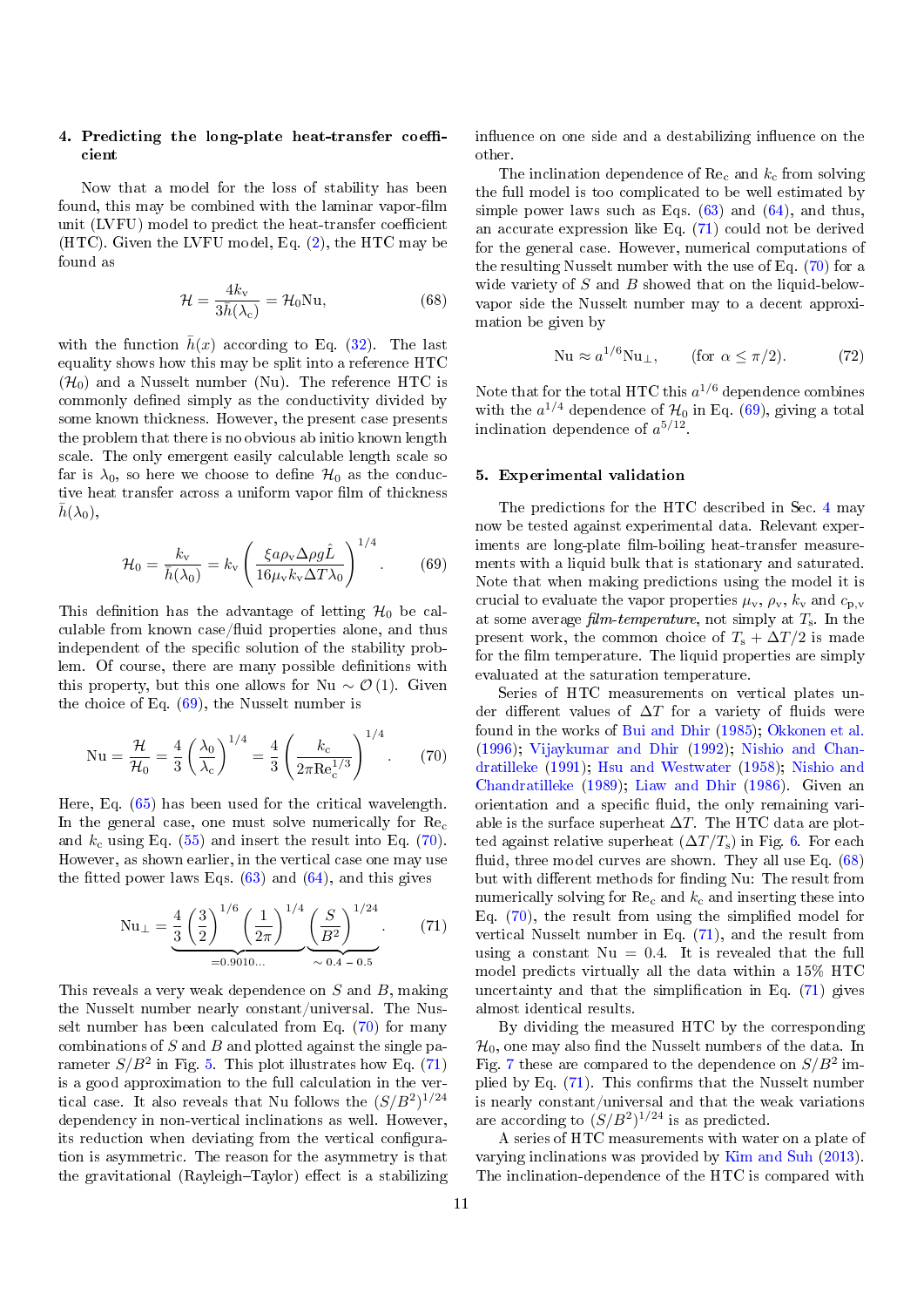<span id="page-11-0"></span>

Figure 5: Calculation of the Nusselt number according to Eq. [\(70\)](#page-10-2) throughout the range  $S \in (0.1, 1.0)$ ,  $B \in (5000, 30000)$ , plotted as a function of  $S/B^2$ . This is repeated for a number of different inclination angles  $\alpha$ . Also shown is the vertical approximation according to Eq. [\(71\)](#page-10-4).

<span id="page-11-1"></span>

Figure 6: Experimentally measured vertical-plate heat-transfer coefficients plotted against relative surface superheat, with error bars representing a 15% uncertainty. The corresponding model predictions are shown as three lines for each fluid, corresponding to three different models/values for the Nusselt number.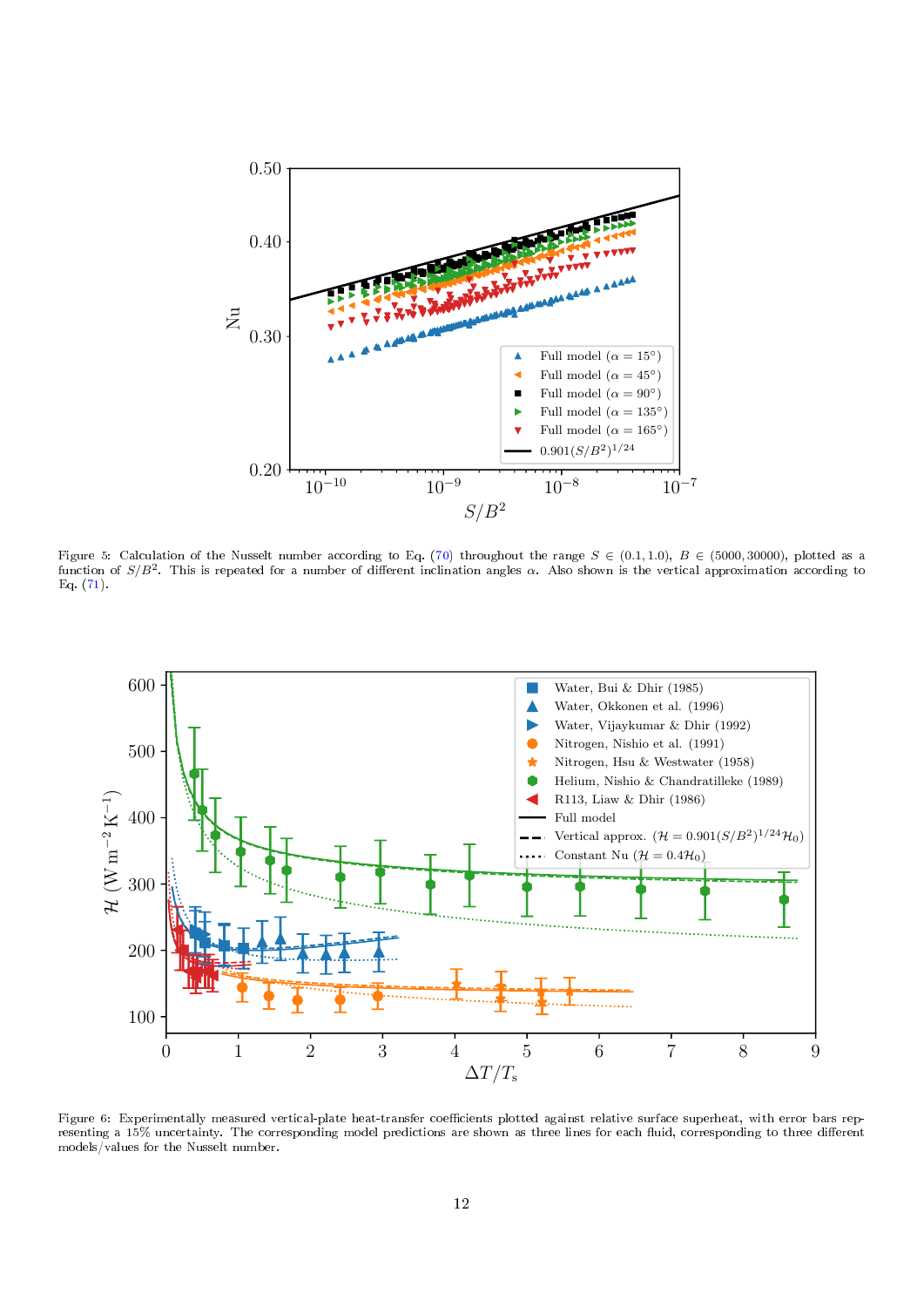<span id="page-12-1"></span>

Figure 7: The Nusselt numbers Nu =  $\mathcal{H}/\mathcal{H}_0$  corresponding to the data points in Fig. [6,](#page-11-1) plotted against  $S/B^2$ . The solid line shows the prediction by Eq. [\(71\)](#page-10-4).

the predictions of the present model in Fig. [8.](#page-13-0) Both the full model (numerical solution), and the approximation implied by the combined angular dependence of Eq. [\(69\)](#page-10-3) and Eq. [\(72\)](#page-10-6), are shown. As expected, the two are practically identical in the  $\alpha \leq \pi/2$  region, but the approximation does not capture the asymmetry in Nu and thus, fails slightly in the  $\alpha > \pi/2$  region. For comparison, the  $a^{1/4}$ dependence of the LSI-type model  $(\mathcal{H}_0)$  is also shown. It is seen that this is considerably less successful in predicting the observed angular dependence.

The implications of these comparisons with experimental data will be further discussed in the next section.

## <span id="page-12-0"></span>6. Discussion

#### 6.1. Inertial instabilities and the critical Reynolds number

It should now be clear that the classical lubrication approximation with the assumption of  $\epsilon Re \ll 1$  is insufficient for predicting the loss of stability in vertical/inclined film boiling, and by extension, that it is insufficient for predicting the heat transfer coefficient. As shown in Sec.  $2.3.2$ . the approximation is not self-consistent. Additionally, as seen in Sec. [3.4,](#page-7-4) the approximation yields a dispersion relation that has no signicant mechanism for instability in the vertical case, which would incorrectly predict a vapor film that remains smooth indefinitely. Note that this does not discredit the  $\epsilon Re \ll 1$  approximations made in works such as [Panzarella et al.](#page-15-6) [\(2000\)](#page-15-6); [Aursand et al.](#page-14-11) [\(2018\)](#page-14-11), since those are concerned with horizontal film-boiling with no strong buoyancy-induced net vapor-flow.

By retaining the inertial terms and using an integral method, it is possible to derive a valid long-wave model. Linear stability analysis of said model results in a dispersion relation, Eq. [\(55\)](#page-7-1), that reveals neutral curves such as Fig. [4](#page-9-1) and by extension predicted values for the critical Reynolds number and wavenumber. Characterizing film boiling stability through a critical Reynolds number has been suggested before by authors such as [Kim and](#page-14-6) [Suh](#page-14-6) [\(2013\)](#page-14-6), though they fitted a value to a combination of HTC and velocity measurements, as opposed to theoretically predicting it. As seen in Fig. [4,](#page-9-1) in the present work a value of  $\text{Re}_c \approx 10$  is predicted for water. This theoretical prediction is consistent with the experimental findings of [Kim and Suh](#page-14-6) [\(2013\)](#page-14-6).

As shown in Sec. [3.5,](#page-8-3) for the vertical case the predicted critical Reynolds number and wavenumber for any case may to a good approximation be represented by simple power laws with weak dependencies on the parameters S and B. The only result of the stability analysis that carries over into the HTC model is the dimensional wavelength of the resulting disturbances, called the critical wavelength  $\lambda_c$ . Since Re grows very fast as the film thickness grows (∼ h 3 0 ), λ<sup>c</sup> depends only weakly on the critical Reynolds number, as seen in Eq. [\(65\)](#page-8-2) ( $\sim$  Re<sup>1/3</sup>). As seen in Eq. [\(67\)](#page-8-4), the overall result for the vertical case is that this wavelength is only weakly dependent on  $S$  and  $B$  and that it is accurately predicted by the fluid-dependent wavelength  $\lambda_0$  multiplied with a relatively constant ( $\approx 100$ ) factor.

#### 6.2. Validity of the model and its approximations

While inertial terms were retained, the present longwave approximation still assumes that the  $\mathcal{O}(\epsilon^2)$  terms could be neglected, and it is necessary for self-consistency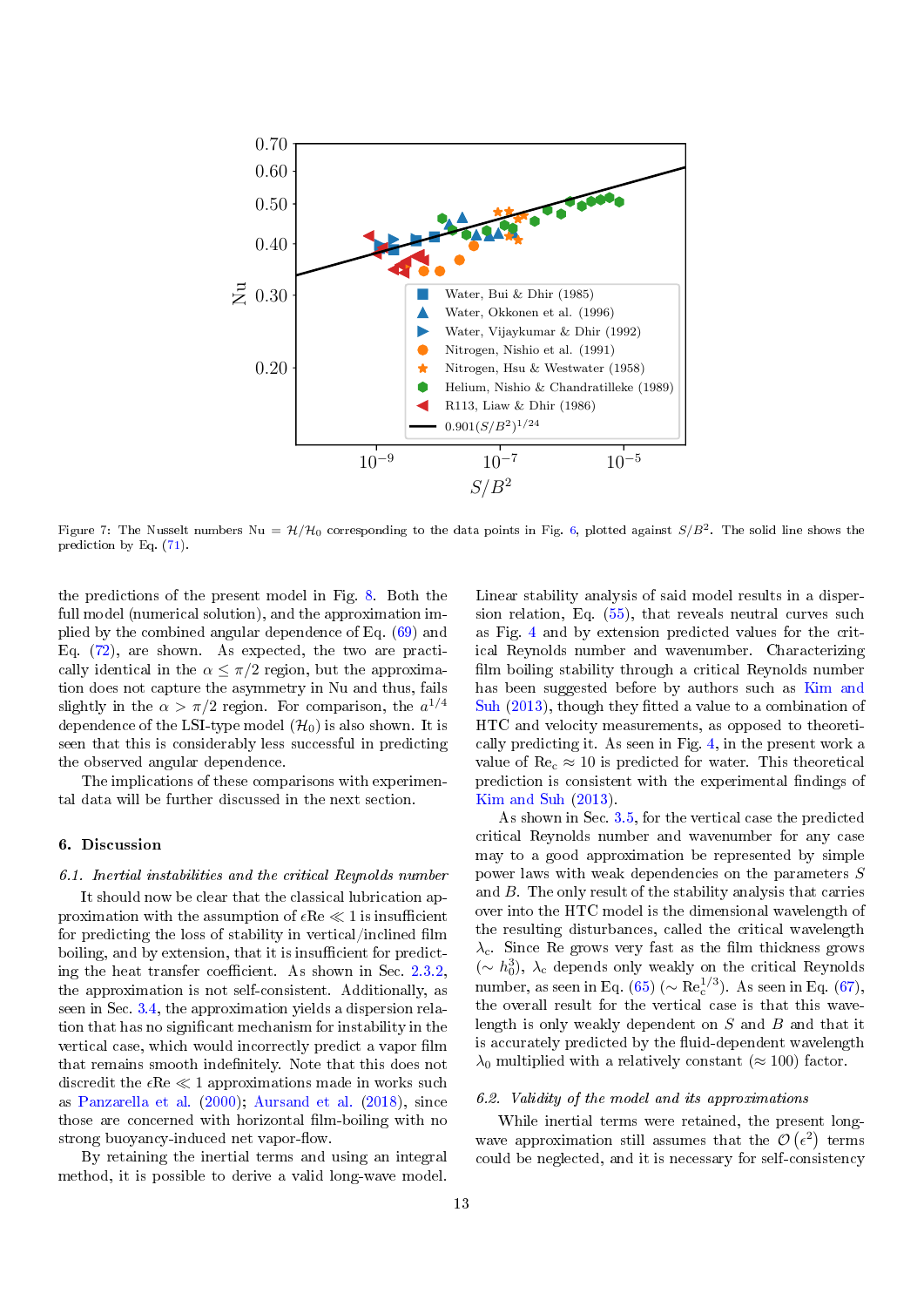<span id="page-13-0"></span>

Figure 8: Experimentally measured heat transfer coefficients for water with  $\Delta T = 150$  K at varying inclination angles, relative to the value in the vertical orientation. The solid line shows the prediction of the present model. The dashed line shows the approximation resulting from Eq. [\(72\)](#page-10-6)  $(a^{5/12})$ . The dotted line shows the angular dependence of the Bromley-type models  $(a^{1/4})$ .

that the predicted instabilities from the model have wavelengths that satisfy this assumption. According to the def-initions in Sec. [3.2,](#page-6-4) the condition of  $\epsilon \ll 1$  is equivalent to  $k \ll 1$ . As seen from Fig. [4](#page-9-1) and Eq. [\(64\)](#page-8-1), the first occurring instability generally has  $k \sim 0.1$  in the vertical cases, and for other orientations k is smaller. Thus, the  $\mathcal{O}(\epsilon^2)$  terms may safely be neglected compared to the  $\mathcal{O}(1)$  terms.

Additionally, in order to simplify the model, it was assumed in Sec. [2.4.3](#page-5-6) that  $E \ll 1$ . Since the value of  $E$  becomes smaller as the vapor film grows thicker, selfconsistency would require that the predicted onset of instabilities occurs after  $E$  becomes small. The value of  $E$ along the growing base state is  $E(x) = S/Re(x)$ . Since  $S \sim 0.1$  and Re<sub>c</sub> ~ 10, one can expect that  $E \sim 0.01$ by the time instabilities occur, which is certainly small enough to make the approximation reasonable.

### $6.3.$  Heat-transfer coefficient

In order to predict the heat-transfer coefficient, the premise of the LVFU model was accepted at face value, and the only result needed from the model herein was the critical wavelength  $\lambda_c$  in Eq. [\(65\)](#page-8-2) inserted into Eq. [\(2\)](#page-0-1). The result was the general expression, Eq. [\(68\)](#page-10-5), where the critical wavelength's dependence on  $\lambda_0$  carried over into the reference HTC  $(\mathcal{H}_0)$ , while the relatively weak dependence on  $S/B^2$  carried over into the corresponding Nusselt number.

As seen in Fig. [6,](#page-11-1) the present model appears to work very well for vertical film boiling. It is interesting to note how most of the variation in the HTC between different fluids and  $\Delta T$  values is accounted for by  $\mathcal{H}_0$  alone. Such a constant-Nu model, seen in the dotted line in Fig. [6,](#page-11-1) seems quite sufficient for small to moderate superheat  $(\Delta T/T_s \leq$ 1). This means that the wavelength  $\lambda_0$  combined with the LVFU model is a good predictor for the HTC and that variations in the Nusselt number, as defined here, only accounts for a moderate adjustment. This is confirmed experimentally in Fig. [7](#page-12-1) by the fact that every single measurement shows approximately the same Nusselt number,

$$
Nu_{\perp} \approx 0.4 \pm 0.1,\tag{73}
$$

regardless of fluid and  $\Delta T$ . For the little variation in Nu there is, Fig. [7](#page-12-1) shows that the predicted weak power-law  $(S/B<sup>2</sup>)<sup>1/24</sup>$  fits quite well.

The reason for the almost universal Nusselt number, Nu  $\approx$  0.4, seems to be due to the fact that the critical Reynolds number  $\text{Re}_c$  and the corresponding dimensionless wavenumber  $k_c$  vary little from case to case, as seen from the weak S and B power-laws in Eqs.  $(63)$  and  $(64)$ . This leads to the critical wavelength in Eq. [\(67\)](#page-8-4) having a weak dependence on  $S$  and  $B$  and essentially being just  $\lambda_0$  times a slightly varying factor. Since the dependence on  $\lambda_0$  is absorbed into the definition of  $\mathcal{H}_0$ , the Nusselt number is left to only account for a small adjustment.

For the vertical case, it is apparent from Fig. [6](#page-11-1) that the difference between the full model and the approximation in Eq. [\(71\)](#page-10-4) is virtually zero, so there is little reason to not use the latter. In the case of general inclination, one must either solve the full stability problem, or combine Eq. [\(71\)](#page-10-4) with the approximation Eq. [\(72\)](#page-10-6). As seen in Fig. [8,](#page-13-0) the two give practically identical results in the cases where  $\alpha \leq \pi/2$ . It is also apparent from Fig. [8](#page-13-0) that the classical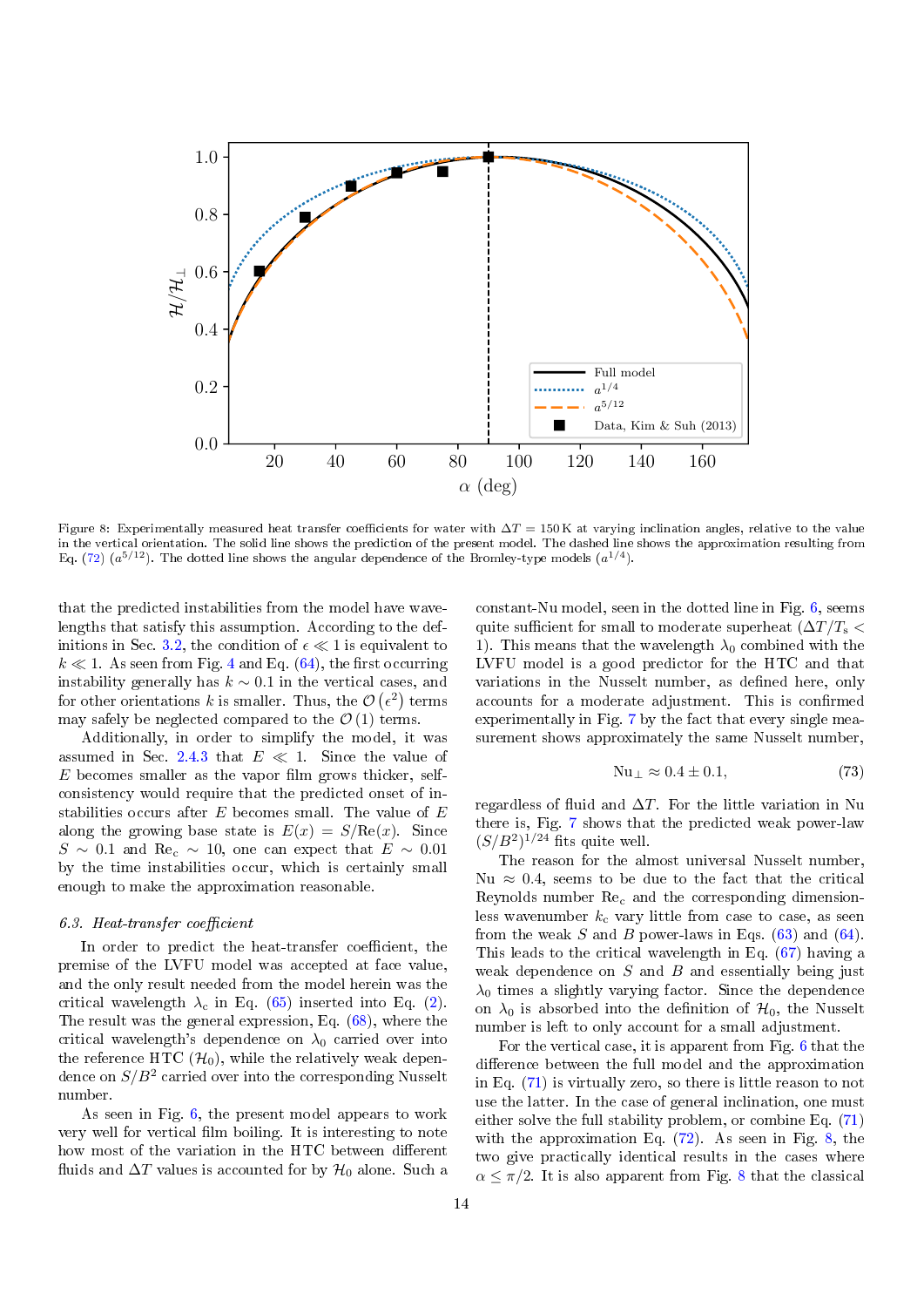inclination dependence of  $a^{1/4}$  from LSI-type models are less accurate at predicting the observations. Overall there is too little data to draw strong conclusions regarding the inclination dependence. In the  $\alpha > \pi/2$  configurations, there seems to be no data at all, and it is not even clear if LVFU-type models apply at all due to the possibility of bubble detachment.

### <span id="page-14-16"></span>7. Conclusions

From the present work the following may be concluded:

- Retaining the inertial ( $\epsilon$ Re) terms in the long-wave approximation is crucial for correctly predicting stability in non-horizontal film boiling.
- When applying an integral boundary layer method to the long-wave approximation with inertial terms, the result is the two coupled nonlinear partial differential equations in Eqs. [\(46\)](#page-6-2) and [\(47\)](#page-6-1).
- Linear stability analysis of this model indicates that the critical Reynolds number for the onset of the inertial instabilities is  $\text{Re}_c \approx 10$  and that the resulting waves are much longer than the film thickness.
- Before the critical Reynolds number is reached, the stabilizing evaporation effect seems to dominate. After it is reached, the film is so thick that vapor thrust. non-equilibrium and thermocapillary effects are negligible.
- For inclination angles  $\alpha \leq \pi/2$ , as defined in Fig. [1,](#page-2-0) the present model implies that the long-plate filmboiling heat-transfer coefficient may be quite accurately predicted by

$$
\mathcal{H} = 0.901 \left(\sin \alpha\right)^{5/12} \left(\frac{S}{B^2}\right)^{1/24} \left(\frac{\xi k_v^3 \rho_v \Delta \rho g \hat{L}}{16 \mu_v \Delta T \lambda_0}\right)^{1/4},\tag{74}
$$

with S and B given by Eqs.  $(5)$  and  $(62)$ , and the vapor properties evaluated at the film-temperature. This model could predict all relevant heat transfer coefficient data within an error of  $15\%$ . The model is non-empirical, in the sense that the pre-factor 0.9010 comes from expressions generated by numerical solutions of  $\text{Re}_c$  and  $k_c$ , and not from experimental data.

The full nonlinear model Eqs. [\(46\)](#page-6-2) and [\(47\)](#page-6-1), and the subsequent results derived thereof, are all made under the assumption of  $E \ll 1$ , which implies that the vapor film thickness  $\bar{h}(x)$  has grown to be at least 100 µm and is quite parallel to the solid wall. As possible further work, it would be interesting to explore the properties of vapor film stability in the regime where  $E \approx 1$ . This could involve either solving the full nonlinear model numerically, or performing some nonparallel stability analysis akin to [Saric and Nayfeh](#page-15-12) [\(1975\)](#page-15-12).

#### Acknowledgements

E. Aursand was supported by the Research Council of Norway [244076/O80] and The Gas Technology Centre (NTNU-SINTEF) through the funding program MAROFF. His research visit at Northwestern University was supported by the U.S.-Norway Fulbright Foundation. Thanks to Bernhard Müller, Tor Ytrehus, Svend Tollak Munkejord, and Morten Hammer for discussions and feedback. Finally, thanks to Hunter Beck for language assistance.

#### References

- <span id="page-14-14"></span>S. V Alekseenko, V. E. Nakoryakov, and B. G. Pokusaev. Wave formation on vertical falling liquid films. International journal of  $multiphase flow, 11(5):607-627, 1985.$  doi:  $10.1016/0301-9322(85)$ 90082-5.
- <span id="page-14-8"></span>E. Aursand. Inclination dependence of planar film boiling stability. International Journal of Multiphase Flow, 106:243-253, 2018. doi:  $10.1016/j.$ ijmultiphaseflow.2018.05.010.
- <span id="page-14-11"></span>E. Aursand, S. H. Davis, and T. Ytrehus. Thermocapillary instability as a mechanism for film boiling collapse. Journal of Fluid Mechanics, 852:283-312, 2018. doi: 10.1017/jfm.2018.545.
- <span id="page-14-1"></span>L. A. Bromley. Heat transfer in stable film boiling. *Chemical Engi* $neering$  Progress,  $46:221-227$ , 1950.
- <span id="page-14-5"></span>T. D. Bui and V. K. Dhir. Film boiling heat transfer on an isothermal vertical surface.  $ASME$  J. Heat Transfer,  $107(4):764-771$ , 1985. doi: 10.1115/1.3247502.
- <span id="page-14-12"></span>J. P. Burelbach, S. G. Bankoff, and S. H. Davis. Nonlinear stability of evaporating/condensing liquid films. Journal of Fluid Mechanics, 195:463494, 1988. doi: 10.1017/S0022112088002484.
- <span id="page-14-15"></span>H. Chang. Wave evolution on a falling film. Annual review of fluid mechanics,  $26(1)$ :103-136, 1994. doi: 10.1146/annurev.fl. 26.010194.000535.
- <span id="page-14-10"></span>R. V. Craster and O. K. Matar. Dynamics and stability of thin liquid films. Reviews of modern physics,  $81(3):1131-1198$ , 2009. doi: 10.1103/RevModPhys.81.1131.
- <span id="page-14-19"></span>S. H. Davis. Thermocapillary instabilities. Annual Review of Fluid Mechanics,  $19(1):403-435$ , 1987. doi: 10.1146/annurev.fl. 19.010187.002155.
- <span id="page-14-0"></span>V. K. Dhir. Boiling heat transfer. Annual review of fluid mechanics,  $30(1):365-401, 1998.$  doi:  $10.1146/$ annurev.fluid.30.1.365.
- <span id="page-14-4"></span>Y.-Y. Hsu and J. W. Westwater. Film boiling from vertical tubes.  $AIChE$  Journal,  $4(1):58-62$ , 1958. doi: 10.1002/aic.690040112.
- <span id="page-14-13"></span>S. W. Joo, S. H. Davis, and S. G. Bankoff. Long-wave instabilities of heated falling films: two-dimensional theory of uniform layers.  $Journal of Fluid Mechanics, 230:117-146, 1991. doi:  $10.1017/$$ S0022112091000733.
- <span id="page-14-3"></span>N. Kaneyasu and I. Takehiro. Two-phase boundary-layer treatment of free-convection film boiling. International Journal of Heat and Mass Transfer,  $9(2):103-115$ , 1966. doi: 10.1016/0017-9310(66) 90125-6.
- <span id="page-14-6"></span>C. S. Kim and K. Y. Suh. Angular dependency on film boiling heat transfer from relatively long inclined flat plates. Journal of Heat Transfer, 135(12):121502, 2013. doi: 10.1115/1.4024583.
- <span id="page-14-2"></span>J. C. Y. Koh. Analysis of film boiling on vertical surfaces. Journal of Heat Transfer,  $84(1):55-62$ , 1962. doi:  $10.1115/1.3684293$ .
- <span id="page-14-7"></span>N. I. Kolev. Film boiling on vertical plates and spheres. Experimental Thermal and Fluid Science,  $18(2):97-115$ , 1998. doi:  $10.1016/$ S0894-1777(98)10021-3.
- <span id="page-14-18"></span>P. K. Kundu, I. M. Cohen, and D. R. Dowling. Fluid Mechanics. Academic Press, Cambridge, 5th edition, 2007. ISBN 9780123821003.
- <span id="page-14-17"></span>S.-P. Liaw and V. K. Dhir. Effect of surface wettability on transition boiling heat transfer from a vertical surface. In Proceedings of the 8th international heat transfer conference, volume 4, pages 20312036, 1986.
- <span id="page-14-9"></span>T. G. Myers. Thin films with high surface tension. SIAM Review, 40(3):441462, 1998. doi: 10.1137/S003614459529284X.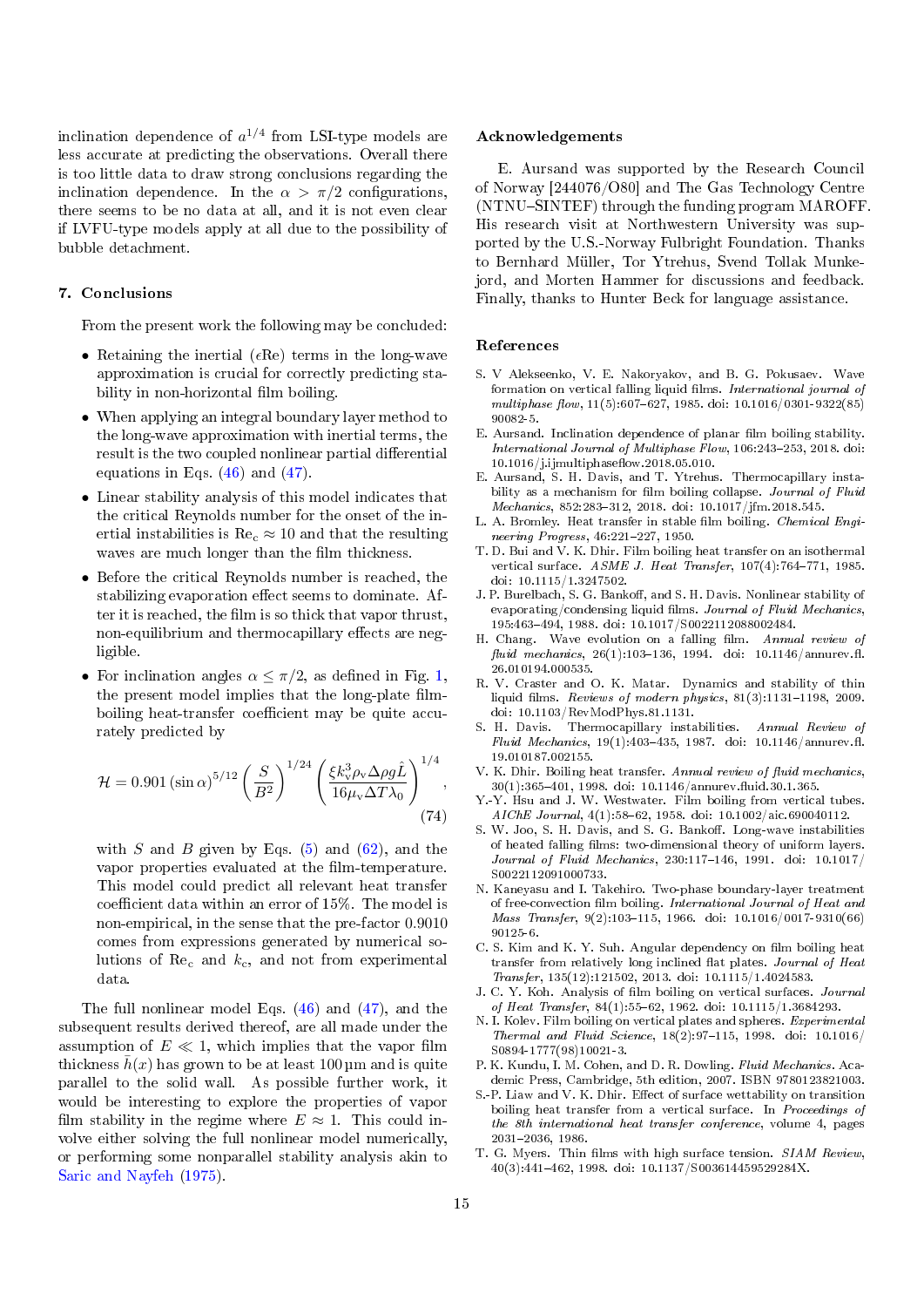- <span id="page-15-11"></span>S. Nishio and G. R. Chandratilleke. Steady-state pool boiling heat transfer to saturated liquid helium at atmospheric pressure. JSME international journal. Ser. 2, Fluids engineering, heat transfer, power, combustion, thermophysical properties,  $32(4)$ :639-645, 1989. doi: 10.1299/jsmeb1988.32.4\_639.
- <span id="page-15-2"></span>S. Nishio and G. R. Chandratilleke. Natural-convection film-boiling heat transfer: Saturated film boiling with long vapor film.  $JSME$ international journal. Ser. 2, Fluids engineering, heat transfer, power, combustion, thermophysical properties,  $34(2):202-211$ , 1991. doi: 10.1299/jsmeb1988.34.2\_202.
- <span id="page-15-3"></span>S. Nishio and H. Ohtake. Vapor-film-unit model and heat transfer correlation for natural-convection film boiling with wave motion under subcooled conditions. International journal of  $heat\ and\ mass\ transfer,\ 36(10):2541-2552,\ 1993.\ \ doi:\ 10.1016/$ S0017-9310(05)80192-9.
- <span id="page-15-0"></span>S. Nukiyama. The maximum and minimum values of the heat Q transmitted from metal to boiling water under atmospheric pressure. Journal of Japan Society of Mechanical Engineers, 37:367-374, 1934.
- <span id="page-15-10"></span>T. Okkonen, H. Wennerstroem, S. Hedberg, J. Blomstrand, B.R. Sehgal, and W. Frid. Film boiling on a long vertical surface under high heat flux and water subcooling conditions. In  $AIChE$  symposium series, volume 92, pages 294-303. American Institute of Chemical Engineers, 1996.
- <span id="page-15-5"></span>A. Oron, S. H. Davis, and S. G. Bankoff. Long-scale evolution of thin liquid films. Reviews of modern physics,  $69(3):931-980$ , 1997. doi: 10.1103/RevModPhys.69.931.
- <span id="page-15-6"></span>C. H. Panzarella, S. H. Davis, and S. G. Bankoff. Nonlinear dynamics in horizontal film boiling. Journal of Fluid Mechanics, 402:163-194, 2000. doi: 10.1017/S0022112099006801.
- <span id="page-15-7"></span>T. Prokopiou, M. Cheng, and H.-C. Chang. Long waves on inclined films at high reynolds number. Journal of fluid mechanics,  $222$ : 665691, 1991. doi: 10.1017/S002211209100126X.
- <span id="page-15-12"></span>W. S. Saric and A. H. Nayfeh. Nonparallel stability of boundarylayer flows. The Physics of Fluids,  $18(8):945-950$ , 1975. doi: 10.1063/1.861266.
- <span id="page-15-1"></span>N. V. Suryanarayana and H. Merte. Film boiling on vertical surfaces.  $\label{eq:10} \textit{Journal of Heat Transfer, 94(4):377--384, 1972. doi: 10.1115/1.}$ 3449955.
- <span id="page-15-4"></span>R. Vijaykumar and V. K. Dhir. An experimental study of subcooled film boiling on a vertical surface-thermal aspects. Journal of heat  $transfer, 114(1):169-178, 1992.$  doi:  $10.1115/1.2911243.$

#### <span id="page-15-8"></span>Appendix A. Derivation of dimensionless equations

The following derivation is similar to the one in [Aur](#page-14-11)[sand et al.](#page-14-11)  $(2018)$  for horizontal film boiling, but generalized for any orientation. Readers are directed there for more detailed comments on the model assumptions that do not relate to the generalization.

### <span id="page-15-9"></span>Appendix A.1. Governing equations

The two-dimensional vapor flow in Fig. [1](#page-2-0) is characterized by a velocity field  $v = u\hat{x} + w\hat{z}$ , a temperature field T, and a pressure field  $p$ . The governing equations are the standard continuity equation,  $x$  and  $z$  momentum equations, and the energy equation [\(Kundu et al.,](#page-14-18) [2007\)](#page-14-18),

$$
u_x + w_z = 0,\t\t(A.1)
$$

$$
\rho_{v} (u_{t} + uu_{x} + wu_{z}) = -p_{x} + \mu_{v} (u_{xx} + u_{zz}) - \phi_{x},
$$
  
(A.2)

$$
\rho_{v} (w_{t} + uw_{x} + ww_{z}) = -p_{z} + \mu_{v} (w_{xx} + w_{zz}) - \phi_{z},
$$
\n(A.3)

$$
\rho_{v}c_{p,v}(T_{t} + uT_{x} + wT_{z}) = k_{v}(T_{xx} + T_{zz}), \qquad (A.4)
$$

where subscripts  $t, x$  and  $z$  imply differentiation. The body-force potential  $\phi$ ,

<span id="page-15-14"></span>
$$
\phi = \phi_0 + \rho_v g \left( ax + bz \right) + \frac{\tilde{A}}{6\pi h^3(x)}, \quad (A.5)
$$

includes not only the gravitational potential, but also a dis-joining pressure term [\(Oron et al.,](#page-15-5) [1997\)](#page-15-5) that represents the van der Waals interaction. Here  $\phi_0$  is a constant reference potential, g is the gravitational acceleration,  $\tilde{A}$  is the Hamaker constant. The quantities  $a$  and  $b$  are the inclination dependent shorthands  $a = \sin(\alpha)$  and  $b = -\cos(\alpha)$ .

#### <span id="page-15-13"></span>Appendix A.2. Boundary conditions

At the solid wall we have zero velocity and a given temperature  $T_{w}$ ,

$$
[\boldsymbol{v}]_{z=0} = 0,\tag{A.6}
$$

$$
[T]_{z=0} = T_{\mathbf{w}}.\tag{A.7}
$$

At the liquid-vapor interface  $z = h(x, t)$  the boundary conditions are continuity of tangential velocity, the kinematic boundary condition (with evaporation), the normal stress balance, the tangential stress balance, and the energy balance. In this order, these may be formally written as

$$
[(\boldsymbol{v} - \boldsymbol{v}_1) \cdot \hat{\boldsymbol{t}}]_{z=h} = 0, \tag{A.8}
$$

$$
\rho_{\mathbf{v}}\left[\left(\mathbf{v}_{\mathbf{i}}-\mathbf{v}\right)\cdot\hat{\mathbf{n}}\right]_{z=h}=j\tag{A.9}
$$

$$
\left[j\left(\boldsymbol{v}_{1}-\boldsymbol{v}\right)\cdot\boldsymbol{\hat{n}}-\left(\left[\mathcal{T}-\mathcal{T}_{1}\right]\cdot\boldsymbol{\hat{n}}\right)\cdot\boldsymbol{\hat{n}}\right]_{z=h}=-\kappa\sigma\tag{A.10}
$$

$$
\left[ \left( (\mathcal{T} - \mathcal{T}_1) \cdot \hat{\mathbf{n}} \right) \cdot \hat{\boldsymbol{t}} - \nabla \sigma \cdot \hat{\boldsymbol{t}} \right]_{z=h} = 0 \tag{A.11}
$$

<span id="page-15-15"></span>
$$
-k_{\rm v}\left[\nabla T\cdot\hat{\boldsymbol{n}}\right]_{z=h}=\mathcal{H}_1\left(T_{\rm i}-T_{\rm s}\right)+j\hat{L}.\tag{A.12}
$$

Here a subscript " $\mathbf{l}$ " indicates the corresponding property on the liquid side of the interface. The symbol  $\mathcal T$  is the Newtonian flow viscous stress tensor,  $j$  is the evaporation mass flux, and  $\hat{L}$  is the effective latent heat of vaporiza-tion (modified for the sensible heat effect according to [Bui](#page-14-5) [and Dhir](#page-14-5) [\(1985\)](#page-14-5)). The interface has unit vectors  $\hat{n}$  and  $\hat{t}$  defined according to Fig. [1,](#page-2-0) a velocity given by  $v_i$ , and a temperature  $T_i = T(x, z = h)$  which during evaporation is slightly higher than the saturation (and liquid bulk) temperature  $T_s$ . The heat transfer coefficient between the interface and the liquid bulk is  $\mathcal{H}_1$ . The surface tension of the interface,  $\sigma$ , depends on the interface temperature. This dependence is approximated as a linearization around a value  $\sigma_0$  at  $T_s$  [\(Davis,](#page-14-19) [1987\)](#page-14-19),

$$
\sigma(T) = \sigma_0 - \gamma [T - T_{\rm s}]. \tag{A.13}
$$

As discussed in [Aursand et al.](#page-14-11) [\(2018\)](#page-14-11) the evaporation mass flux may be modelled according to kinetic theory,

$$
T_{\rm i} - T_{\rm s} = \tilde{K}j,\tag{A.14}
$$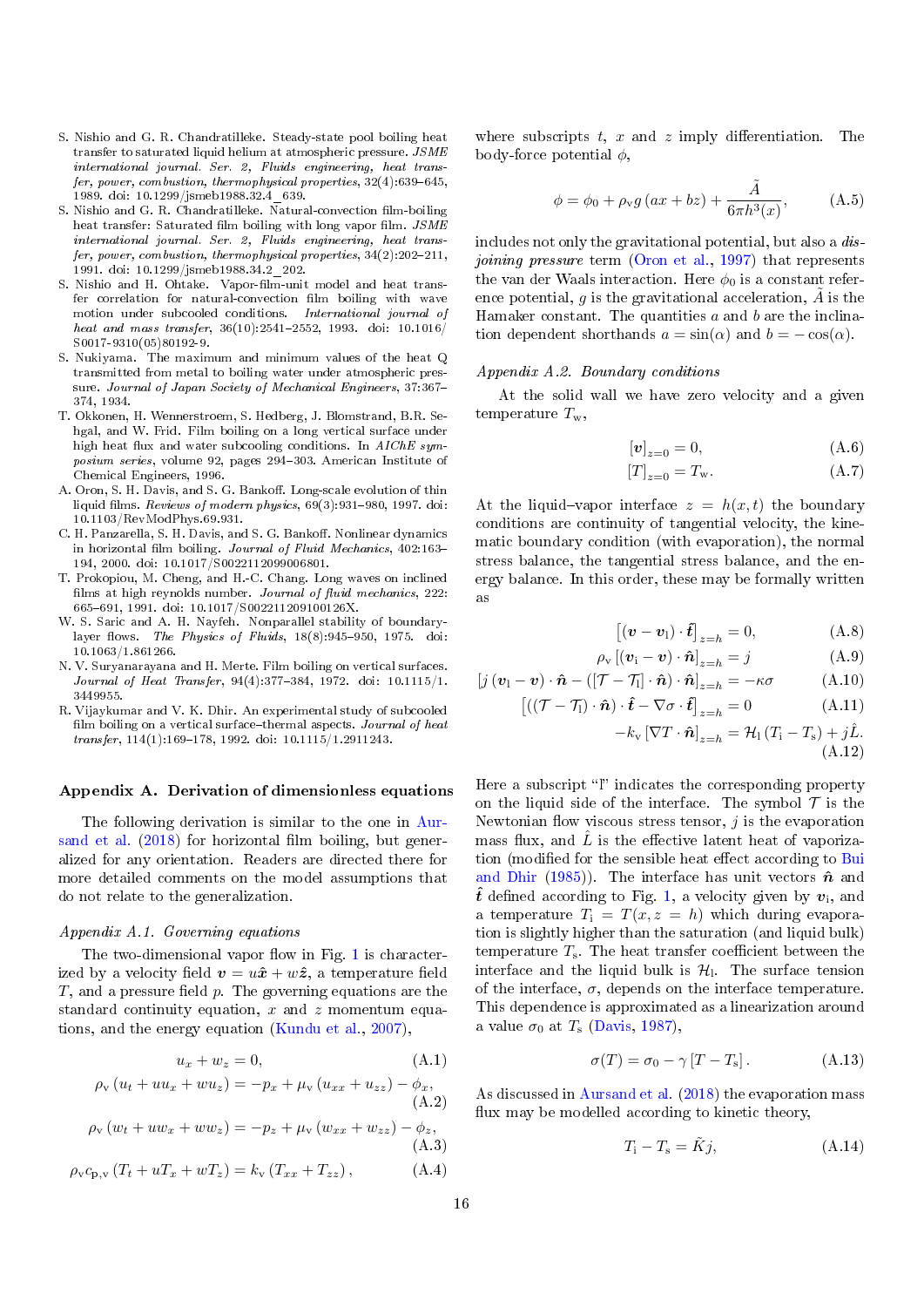with

$$
\tilde{K} = \left(\frac{1 - \frac{1}{2}\alpha_e}{\alpha_e}\right) \frac{\sqrt{2\pi R_s} T_s^{3/2}}{\rho_v L},\tag{A.15}
$$

where  $\alpha_e$  is the evaporation coefficient with an assumed value of 0.85.

Finally, in order to avoid having to compute the detailed dynamics of the bulk liquid outside the vapor film. some additional simplifying assumptions are made. First, it is assumed that the liquid pressure is given by hydrostatics alone, so that the liquid pressure  $p_1$  outside the interface is

$$
[p_1]_{z=h} = -\rho_1 g(ax + bh).
$$
 (A.16)

Second, it is assumed that the tangential interface velocity must be somewhere between zero and the hypothetical maximum (free surface,  $\mu_1 \rightarrow 0$ ),

$$
\left[\boldsymbol{v} \cdot \hat{\boldsymbol{t}}\right]_{z=h} = \eta \left(\lim_{\mu_1 \to 0} \left[\boldsymbol{v} \cdot \hat{\boldsymbol{t}}\right]_{z=h}\right) \tag{A.17}
$$

with the fluid-dependent constant  $\eta \in (0,1)$  specifying the position within this range.

### <span id="page-16-1"></span>Appendix A.3. Scales and dimensionless numbers

As commonly done in the long-wave approximation, a film thickness scale  $h_0$  is used to define dimensionless equivalents  $Z = z/h_0$  and  $H = h/h_0$ . The dimensionless parallel distance is scaled according to the wavelength  $\lambda$  of the vapor film disturbances,  $X = x/x_0$  with  $x_0 = \lambda/(2\pi)$ . The aspect ratio central to this approximation is simply the ratio between these two scales,  $\epsilon = h_0/x_0$ . For the velocity components a scale  $u_0$  is used to define dimensionless equivalents  $U = u/u_0$  and  $W = w/w_0$ , where continuity implies that  $w_0 = \epsilon u_0$ . Time is scaled according to  $t_0 = x_0/u_0$ , which is used to define the dimensionless time  $\tau$ . The dimensionless pressure P and potential  $\Phi$  are defined using the pressure scale implied by viscous pressure-drop in a channel,  $p_0 = \mu_v u_0/(\epsilon h_0)$ . The evaporation rate  $J = j/j_0$  is scaled with  $j_0 = k_v \Delta T / (h_0 L)$ , where  $\Delta T = T_{\rm w} - T_{\rm s}$ . Finally, the dimensionless temperature is  $\theta = (T - T_{\rm s})/\Delta T$ .

Without any further knowledge about the velocity scale  $u_0$ , the dimensionless numbers listed in Sec. [2.2.1](#page-2-7) may now

generally be written as

$$
Re = \frac{\rho_v u_0 h_0}{\mu_v} \qquad \text{(Reynolds number)},
$$
\n
$$
E = \frac{k_v \Delta T}{\rho_v u_0 h_0 L} \qquad \text{(Evaporation number)},
$$
\n
$$
Ca = \frac{\mu_v u_0}{\sigma_0} \qquad \text{(Capillary number)},
$$
\n
$$
K = \frac{\tilde{K} k_v}{h_0 \tilde{L}} \qquad \text{(Disequilibrium number)},
$$
\n
$$
M = \frac{\Delta T \gamma}{\mu_v u_0} \qquad \text{(Marangoni number)},
$$
\n
$$
S = \frac{k_v \Delta T}{\mu_v \tilde{L}} \qquad \text{(Vapor-thrust number)},
$$
\n
$$
Pr = \frac{\mu_v c_{p,v}}{k_v} \qquad \text{(Vapor Prandtl number)},
$$
\n
$$
\Psi = \mu_v / \mu_1 \qquad \text{(Viscosity ratio)},
$$
\n
$$
G_v = \frac{\rho_v g h_0^2}{\mu_v u_0} \qquad \text{(Vapor gravity number)},
$$
\n
$$
G_1 = \frac{\rho_1 g h_0^2}{\mu_v u_0} \qquad \text{(Liquid gravity number)},
$$
\n
$$
G = \frac{\Delta \rho g h_0^2}{\mu_v u_0} \qquad \text{(Gravity number)}.
$$

The dimensionless governing equations and boundary conditions listed in Sec. [2.2.1](#page-2-7) result from combining the governing equations of [Appendix A.1](#page-15-9) and the boundary conditions of [Appendix A.2](#page-15-13) with the dimensionless scalings and numbers herein. In this process, the effects of van der Waals interactions in Eq. [\(A.5\)](#page-15-14) and liquid heat transfer in Eq. [\(A.12\)](#page-15-15) are neglected.

### <span id="page-16-0"></span>Appendix B. Base state velocity profile

According to total mass conservation, a steady state solution must have the same rate of vapor flowing out at  $x$  as the rate of vapor that is supplied through evaporation along the entire length of  $0 \to x$ . This means that the average vapor velocity corresponding to the simplified steady state in Eq. [\(32\)](#page-4-7) may be written as a function of the growing film thickness,

<span id="page-16-2"></span>
$$
\langle \bar{u} \rangle = \frac{1}{\rho_v \bar{h}} \int_0^x \frac{k_v \Delta T}{\hat{L} \bar{h}(x')} dx',
$$
  
= 
$$
\frac{a\xi \Delta \rho g \bar{h}^2}{12\mu_v}.
$$
 (B.1)

The special case of Eq. [\(B.1\)](#page-16-2) with  $a = 0$  and  $\xi = 1$  is what inspired the choice of velocity scale  $u_0$  in Eq. [\(4\)](#page-2-6). With this scaling the dimensionless velocity profile of the base state is

$$
\bar{U} = \frac{Ga}{2} \left[ (1+\eta)\bar{H}Z - Z^2 \right],\tag{B.2}
$$